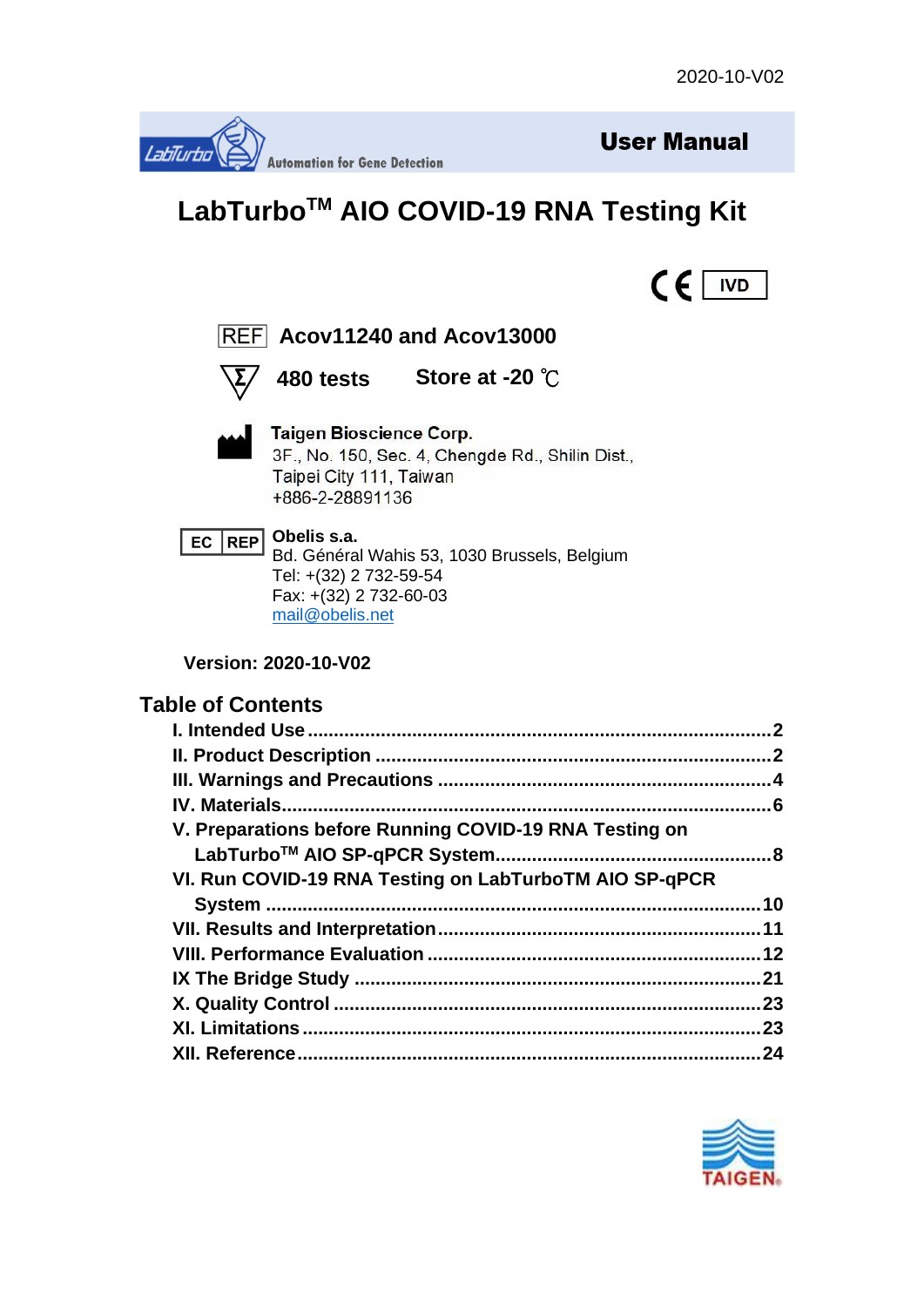## <span id="page-1-0"></span>**I. Intended Use**

**LabTurboTM AIO COVID-19 RNA Testing Kit** is a real-time reverse transcription polymerase chain reaction, (RT-PCR) diagnostic product for SARS-CoV-2 RNA (COVID-19) detection.

The positive detection result represents that SARS-CoV-2 RNA has been identified. Laboratories are required to report all positive results to the appropriate public health authorities. The **LabTurboTM AIO COVID-19 RNA Testing Kit** does not preclude the possibility of false positive results. Please contact your healthcare provider to determine how best to care for you based on the test results, medical history, and your symptoms.

The negative results could not fully exclude the infection of SARS-CoV-2. Additional clinical observations, epidemiological information, and traveling history are recommended for comprehensive evaluation. It is possible for this test to give some people with COVID-19 an incorrect negative result (false negative). This means that you could still possibly have COVID-19 even though the test is negative. If this is the case, your healthcare provider will consider the test result together with your symptoms, possible exposures, and the geographical location of places you have recently traveled, in deciding your treatment options.

## <span id="page-1-1"></span>**II. Product Description**

**LabTurboTM AIO COVID-19 RNA Testing Kit** includes two products, Acov11240 and Acov13000. They contain oligonucleotide primers, dual-labeled hydrolysis probes, and control material used in RT-qPCR for the *in vitro*  qualitative detection of SARS-CoV-2 (COVID-19) RNA in respiratory specimens. They are designed for assay and validation:

### **• Table 1**. **Detection Target in LabTurboTM AIO COVID-19 RNA Testing Kit**

| $\sim$<br>Assay | N gene     | E gene   | Endogenous IC     | <b>RdRP</b> |
|-----------------|------------|----------|-------------------|-------------|
| Validation      | COVID-19   | SARS-CoV | Patient swab cell | COVID-19    |
| <b>Dye</b>      | HEX<br>FAM |          | Cv5               | FAM         |
| Kit             | Acov11240  |          |                   | Acov13000   |

The product, Kit No. Acov11240, is a multiplex RT-qPCR assay for N gene, E gene, and endogenous IC in the specimens. N gene is specifically used to validate SARS-CoV-2 (COVID-19) in specimens; the E gene is used to validate universal SARS-CoV RNA. RNase P (RP) is used as an endogenous Internal Control (IC) to validate successful specimen collection from individual patients. The Acov13000 kit is a singleplex RT-qPCR assay for the RdRP gene as a confirmatory validation for the presence of SARS-CoV-2 from specimens with negative N gene detection and positive E gene detection. Furthermore, the

Taigen Bioscience Corporation‧3F., No. 150, Sec. 4, Chengde Rd., Shilin Dist., Taipei City 111, Taiwan TEL: +886-2-28802913‧FAX: +886-2-28802916‧**http://labturbo.com.tw**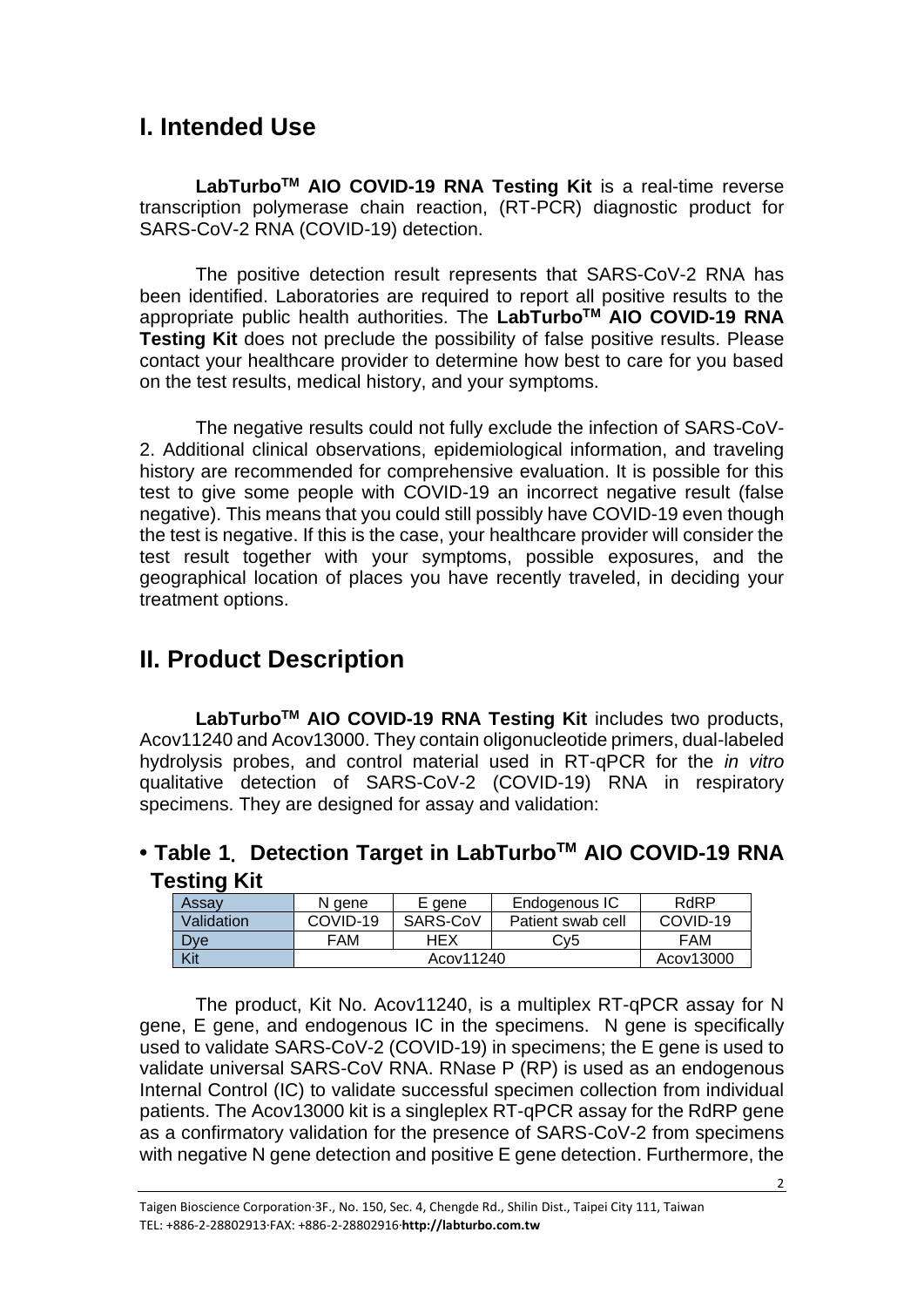Positive Extraction Control (PEC) can validate the workflow and performance of the assay. The RNase-free water is used as the negative extraction control (NEC) to validate the reagent stability and monitor cross-contamination. Both PEC and NEC have to be validated in every batch of the assay. The positive control (PC) is used to validate the RT-qPCR performance if the PEC fails due to extraction; the negative control (NC) is used to confirm cross-contamination if the NEC fails due to extraction.

The assays could be completed using the fully automated instrument LabTurbo AIO SP-qPCR System (LabTurbo™ AIO), or using the semiautomation LabTurbo 48 compact system (CE IVD), as an extractor, and with a RT-qPCR machine, such as the QuantStudio<sup>™</sup> 5 Real-Time PCR Systems, manufactured by ThermoFisher. All systems can use the LabTurbo™ Viral DNA/RNA Mini kit (LVX480-500) for nucleic acid extraction and the LabTurbo<sup>™</sup> AIO COVID-19 RNA Testing Kit (Acov11240 and Acov13000) for RT-qPCR assay.

| гсэшц тиг             |                                                           |  |  |
|-----------------------|-----------------------------------------------------------|--|--|
| <b>Step</b>           | <b>Description</b>                                        |  |  |
| Sample Identification | Use barcode reader or manually key in the sample barcodes |  |  |
| Viral RNA extraction  | Nucleic extraction from samples                           |  |  |
|                       | Extraction kit: LVX480-500                                |  |  |
|                       | Sample Input 500 µl                                       |  |  |
|                       | Elution volume 60 µl                                      |  |  |
| RT-qPCR setup         | RT-qPCR reaction preparation and liquid-handling          |  |  |
|                       | RNA template: 6 µl                                        |  |  |
|                       | Master mix: 19 µl                                         |  |  |
|                       | Total volume: 25 µl                                       |  |  |
| RT-qPCR reaction      | RT-PCR reaction<br>including<br>transcription,<br>reverse |  |  |
|                       | thermocycling and fluorescence detection of each gene     |  |  |
|                       | Kits and detection targets:                               |  |  |
|                       | Acov11240: for N and E genes of SARS-CoV-2 and internal   |  |  |
|                       | control (human RNase P gene)                              |  |  |
|                       | Acov13000: for RdRp gene of SARS-CoV-2                    |  |  |
| CT report             | Summarizing the final CT values of each gene from each    |  |  |
|                       | sample                                                    |  |  |

**• Table 2. The Assay Workflow of LabTurbo AIO COVID-19 RNA Testing Kit**

The kit will be shipped on wet ice and should be stored at  $-20^{\circ}$ C, prior to use. After opening, it could be stored at 4-8°C for up to 5 days and the number of freeze-thaw cycles should not be more than five times. **The in-use mixture**  is prepared from components that are stable at 4-8°C for 5 days, so it will **be convenient for the user to prepare a larger amount of the mixture that is intended for several days use.** 

LabTurboTM Viral DNA/RNA Mini Kit (LVX480-500) utilizes the chaotropic salts silica membrane column and vacuum method, (Boom Method). The kit is manufactured by GMP-certified facility (GMP1339) and suitable for IVD use (TFDA 006288). It is designed for LabTurbo automation systems that has been widely used for SARS-CoV-2 RNA extraction from the clinical samples of  $OP/NP$  swab or sputum, and stool<sup>1,2,3</sup>. It inherits numerous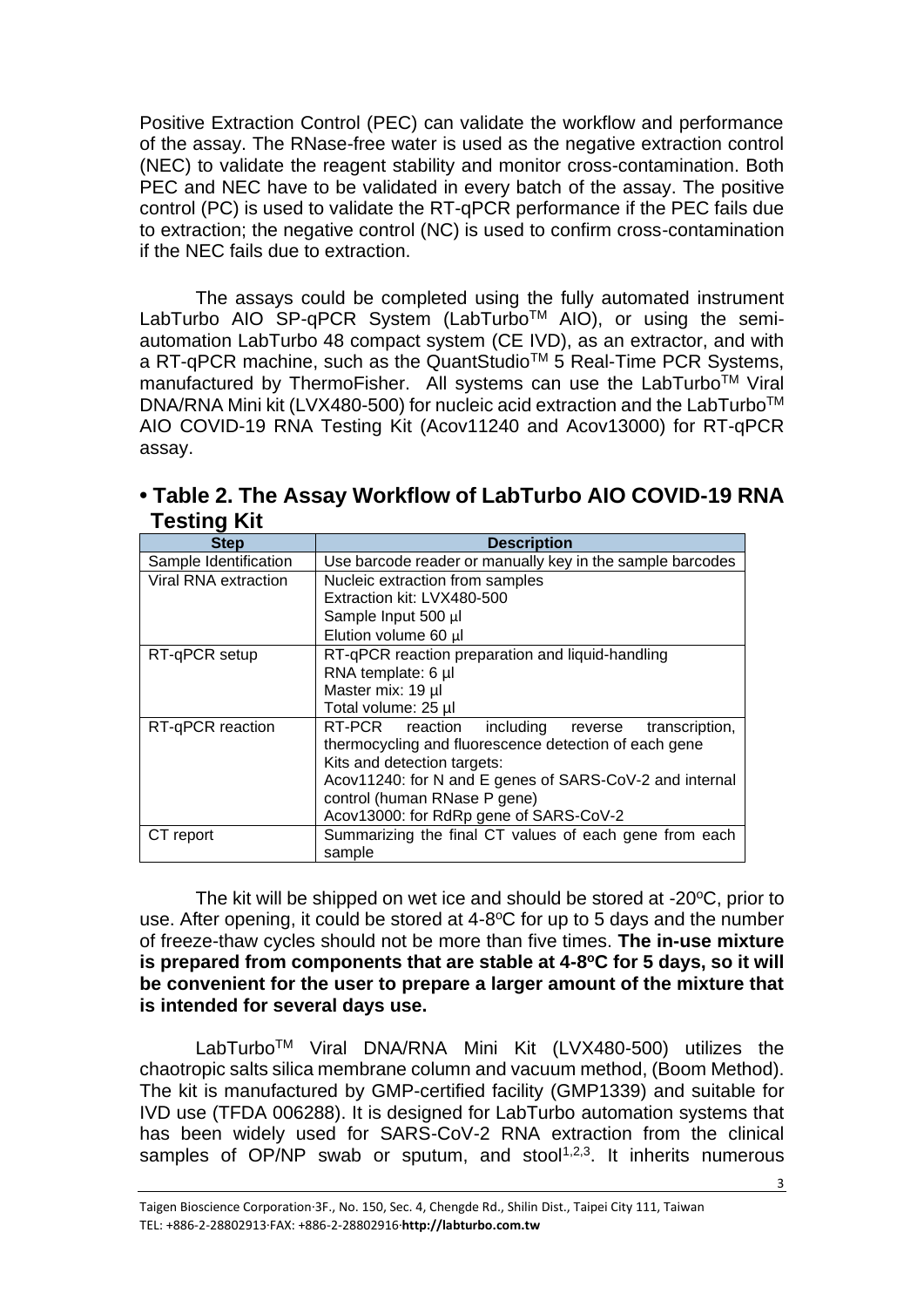advantages from the conventional membrane column vacuum extraction method including: 1) effective washing to get rid of PCR inhibitors from challenging clinical samples, 2) robust binding capability by multi-layer membrane structure to capture free nucleic acid in liquid and get the best nucleic acid recovery, 3) highly concentrated elution by using larger sample input 500 µl and less elution volume 60 µl to increase the detection sensitivity. Thus the kit can be widely used for clinical applications to achieve great detection sensitivity.

LabTurbo<sup>™</sup> AIO SP-qPCR System was developed based on the Taigen Biosciences Automated Isolation System<sup>4</sup> that had been used for a hundreds of thousand of sample screenings for *babesia microti* in the U.S. Blood Supply, as published in NEJM 2016, and obtained Pre-market Approval (PMA) by FDA in 2019 (BLA/ STN#: 125588). LabTurboTM AIO was further integrated with traditional Peltier element PCR system and optical detection system to achieve full automation of nucleic acid testing workflow from sample preparation, nucleic acid extraction, reaction setup liquid-handling, qPCR reaction to Ct report. It comes in two models: LabTurbo<sup>™</sup> AIO 24 and AIO 48. The AIO 24 runs 1 to 24 samples per batch which is up to 500 samples per day per unit under 24/7 operation. The AIO 48 runs 1 to 48 samples per batch, totaling 1000 samples per day per unit under 24/7 operation. Data analysis of LabTurbo™ AIO has been optimized for the CT report that can be exported. However, it also allows technicians to adjust the threshold for the analysis of weak positive results.

## <span id="page-3-0"></span>**III. Warnings and Precautions**

- For *in vitro* diagnostic use.  $\blacktriangle$
- **A** For prescription use only.
- All samples shall be considered potentially infectious and shall be operated and handled in strict accordance with the laboratory's bio-safety requirements. The experimental personnel should receive professional training (including sample processing, reagent preparation, instrument operation, and software setting, etc.). For the laboratory management specifications, please strictly follow the relevant management specifications for gene amplification test laboratories issued by local regulatory agencies.
- The laboratory should be divided into reagent preparation area, sample preparation area, and LabTurbo<sup>™</sup> AIO area. All the articles in each area are for special purposes, and they shall not be used for other purposes, as to avoid contamination.
- The suggested PPE (Personal Protective Equipment) for a laboratory worker are gowns or closed lab coats, hairnets, gloves, eye protection (face shield or goggles) and surgical facemasks or fit-tested N95 masks. Laboratory clothes, hats, shoes, gloves, etc. shall be fully equipped during operation to avoid direct contact of reagents or samples with skin. In case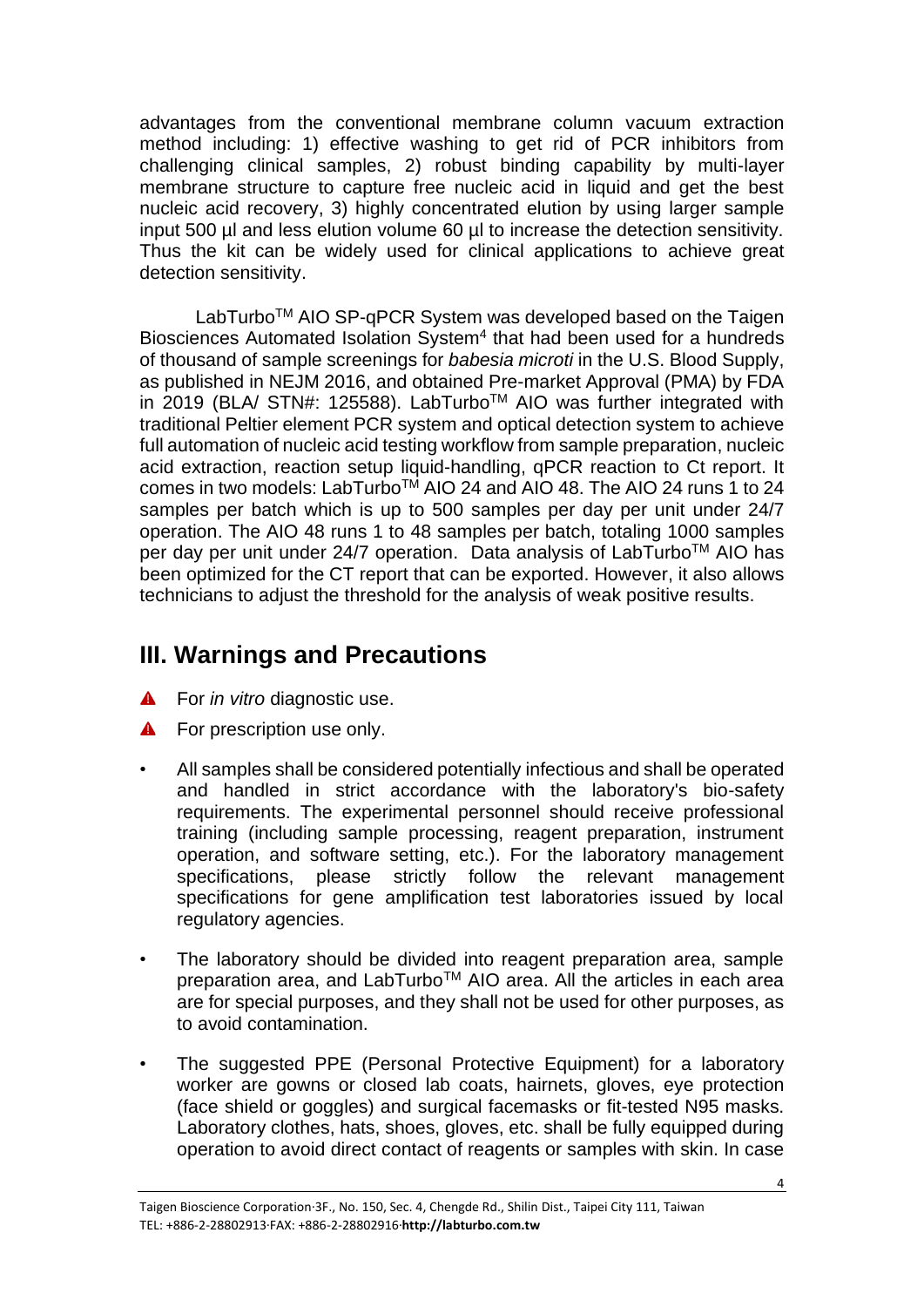of liquid leakage, rinse with plenty of water immediately. In case of contact with skin wounds, please notify the local health and epidemic prevention department in time.

- This product is an in vitro diagnostic reagent kit. In all test procedure, well laboratory and LabTurboTM AIO training for laboratory personnel are essential to guarantee the test accuracy and safety. Please read the manual carefully before the experiment.
- Specimen sampling and processing should be performed according to the recommendation of local regulation. Sample processing shall be carried out in the biosafety cabinet to protect the safety of operators and prevent environmental contamination.
- RNase / DNase free pipette tips and water are recommended in all test procedure.
- Avoid swallowing or contacting skin and eyes with **Proteinase K**/**Lysis/Wash Buffer**. In case of accidental swallowing or contact, please rinse with tap water and seek medical care.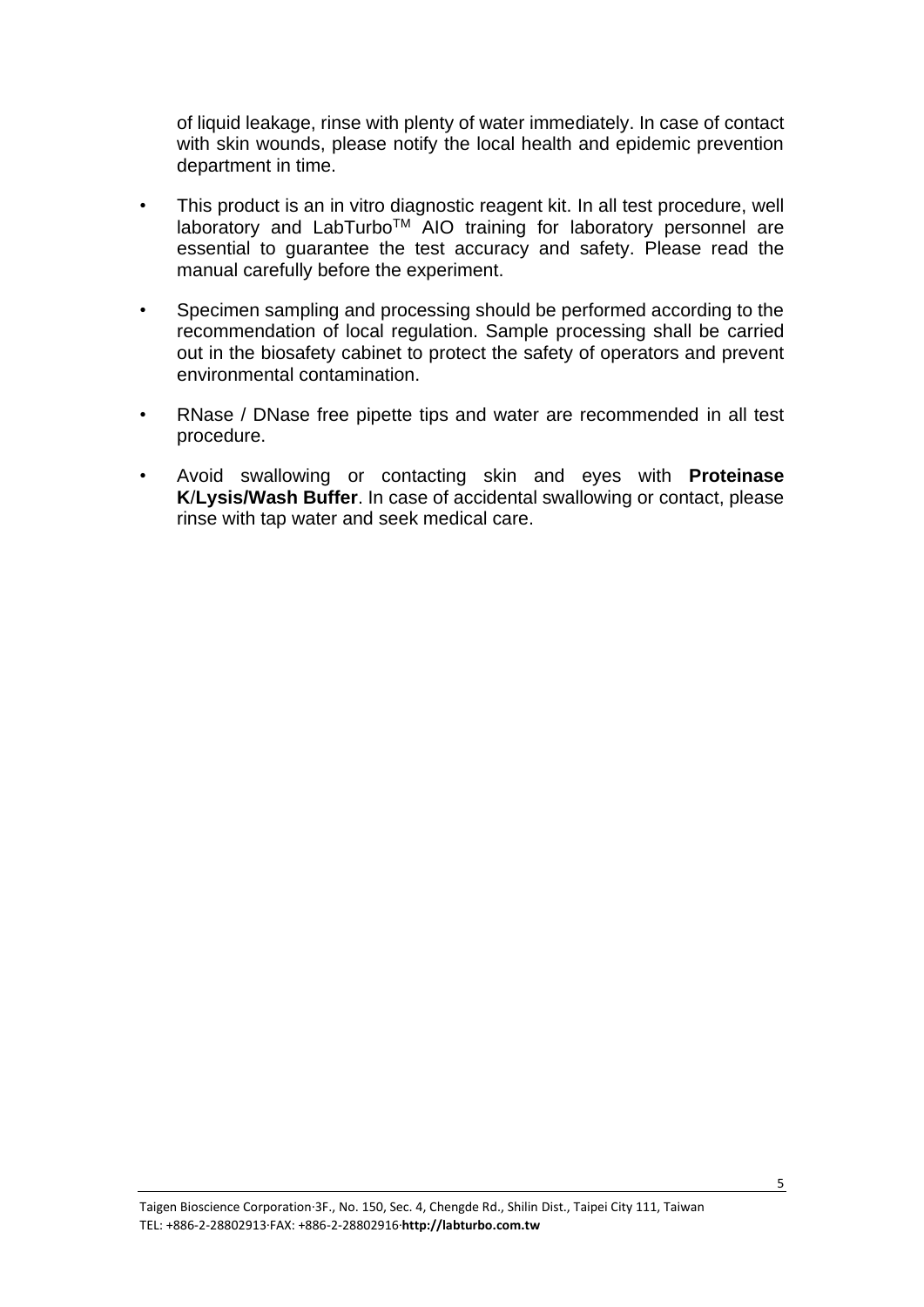## <span id="page-5-0"></span>**IV. Materials**

### **• Table 3. Acov11240 Kit Contents for 480 Assays**

| <b>Component</b>                            | <b>Description</b>            | Quantity                  | <b>Storage</b>                                       |
|---------------------------------------------|-------------------------------|---------------------------|------------------------------------------------------|
| Primer/Probe mixture 124<br>(PM NEI)        | For N gene, E gene, and IC    | 4 X 300 µl (10 X)         | Store at<br>$-20 °C$                                 |
| Reverse Transcriptase (RT)                  | For Reverse Transcription     | 2 X 300 µl (20 X)         | for up to one year<br>Ship at                        |
| PCR Master Mix (MM)                         | For polymerase chain reaction | $4 X 1.5$ ml(2 X)         | 4 to $8^{\circ}$ C<br>Store at<br>4 to $8^{\circ}$ C |
| <b>Positive Extraction Control</b><br>(PEC) | RNA mixture of N, E, RdRP, IC | $1 \times 200$ µl (50 X)  | for up to 5 days after<br>open<br>Avoid freeze-thaw  |
| Positive Control (PC)                       | RNA mixture of N, E, RdRP, IC | $1 \times 120 \mu$ (50 X) | cycle for more than 5<br>times.                      |
| RNase-free Water                            | For component of RT-qPCR      | $2 \times 1.5$ ml         |                                                      |

### **• Table 4. Acov11300Kit Contents for 480 Assays**

| <b>Component</b>                            | <b>Description</b>            | Quantity          | <b>Storage</b>                                       |
|---------------------------------------------|-------------------------------|-------------------|------------------------------------------------------|
| Primer/Probe mixture<br>300<br>(PM RdRP)    | For RdRP gene                 | 4 X 300 µl (10 X) | Store at                                             |
| Reverse Transcriptase<br>(RT)               | For Reverse Transcription     | 2 X 300 µl (20 X) | $-20 °C$<br>for up to one year<br>Ship at            |
| PCR Master Mix (MM)                         | For polymerase chain reaction | $4 X 1.5$ ml(2 X) | 4 to $8^{\circ}$ C<br>Store at<br>4 to $8^{\circ}$ C |
| <b>Positive Extraction</b><br>Control (PEC) | RNA mixture of N, E, RdRP, IC | 1 x 200 µl (50 X) | for up to 5 days after<br>open                       |
| Positive Control (PC)                       | RNA mixture of N, E, RdRP, IC | 1 x 120 µl (50 X) | Avoid freeze-thaw cycle<br>for more than 5 times.    |
| <b>RNase-free Water</b>                     | For component of RT-qPCR      | $2 \times 1.5$ ml |                                                      |

## **• Table 5. LabTurboTM Viral DNA/RNA Mini Kit LVX480-500**

| <b>Component</b>   | <b>Description</b> | Quantity                 | <b>Storage</b>   |
|--------------------|--------------------|--------------------------|------------------|
| <b>Buffer VXL</b>  | Lysis buffer       | $2 \times 150$ ml/bottle | Room temperature |
| <b>BE</b> solution | <b>Carrier RNA</b> | $2 \times 1.5$ ml        | Room temperature |
| Proteinase K       | For sample lysis   | $3 \times 4.4$ ml/bottle | Room temperature |

Taigen Bioscience Corporation‧3F., No. 150, Sec. 4, Chengde Rd., Shilin Dist., Taipei City 111, Taiwan TEL: +886-2-28802913‧FAX: +886-2-28802916‧**http://labturbo.com.tw**

6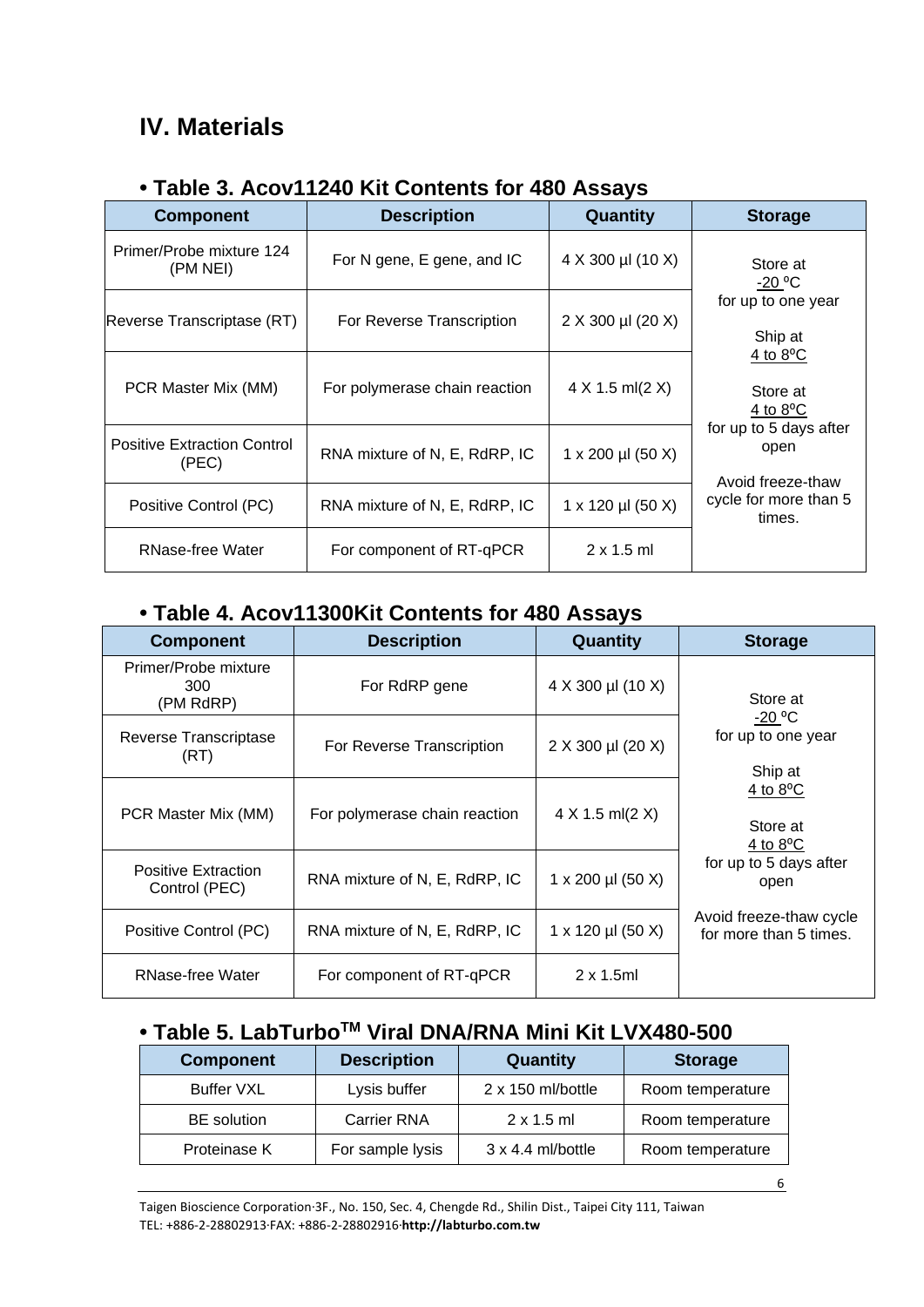| <b>Buffer LW1</b>          | Washing buffer   | 38 ml/bottle             | Room temperature |
|----------------------------|------------------|--------------------------|------------------|
| (concentrated)             |                  | 2 x 175 ml/bottle        |                  |
| <b>CCEB</b>                | Elution buffer   | $1 \times 250$ ml/bottle | Room temperature |
| Sample 6-Tube Strip        | For sample lysis | 4 x 20 strip/PKG         | Room temperature |
| <b>Single Elution Tube</b> | For elution      | 4 x 120 pics/PKG         | Room temperature |
| 6-Adaptor Strip            | For extraction   | 4 x 20 strip/PKG         | Room temperature |
| <b>LVX Column</b>          | For extraction   | 4 x 120 pics/PKG         | Room temperature |

### **• Table 6. Required Materials but Not Supplied**

| <b>Equipment</b>                                          | <b>Description</b>                                                                                       | P/N                         |
|-----------------------------------------------------------|----------------------------------------------------------------------------------------------------------|-----------------------------|
| LabTurbo <sup>™</sup> AIO 24 SP-qPCR<br>System            | Full automation for COVID-19<br>testing from sample-in and CT<br>report-out;<br>Throughput 1-24 / batch. | A2410/<br>A2420<br>Taigen   |
| LabTurbo <sup>™</sup> AIO 48 SP-qPCR<br>System            | Full automation for COVID-19<br>testing from sample-in and CT<br>report-out;<br>Throughput 1-48 / batch. | A48S10/<br>A48S20<br>Taigen |
| LabTurbo 48 Compact System                                | Full automation for nucleic acid<br>extraction<br>Throughput 1-48 / batch.                               | C4810/<br>C4820<br>Taigen   |
| QuantStudio <sup>™</sup> 5 Real-Time PCR<br>System        | For RT-qPCR reaction                                                                                     | Thermo<br>Fisher            |
| <b>Laboratory Refrigerators</b><br>4°C to 10°C            | For sample and reagent storage                                                                           | N/A                         |
| Laboratory freezers -20°C                                 | For sample and reagent storage                                                                           | N/A                         |
| <b>Reagent</b>                                            | <b>Description</b>                                                                                       | P/N                         |
| LabTurbo™ Viral DNA/RNA Mini Kit                          | Kit for COVID-19 RNA extraction                                                                          | LVX480-<br>500              |
| 100% Ethanol                                              | For RNA extraction                                                                                       | N/A                         |
| <b>Consumables</b>                                        | <b>Description</b>                                                                                       | P/N                         |
| PCR Tube and Cap                                          | For RT-QPCR reaction                                                                                     | A0130,<br>Taigen            |
| Screw Cap Tube (2 ml)                                     | 480/pack                                                                                                 | A0220,<br>Taigen            |
| LabTurbo <sup>™</sup> AIO Filter Tip                      | For liquid handling (4800)                                                                               | S0650,<br>Taigen            |
| LabTurbo <sup>™</sup> 48 Filter Tip                       | For liquid handling (4800)                                                                               | S0550,<br>Taigen            |
| LabTurbo™ Specimen Collection and<br><b>Transport Kit</b> | For sampling specimen from<br>nasopharyngeal                                                             | LS0610,<br>Taigen           |

7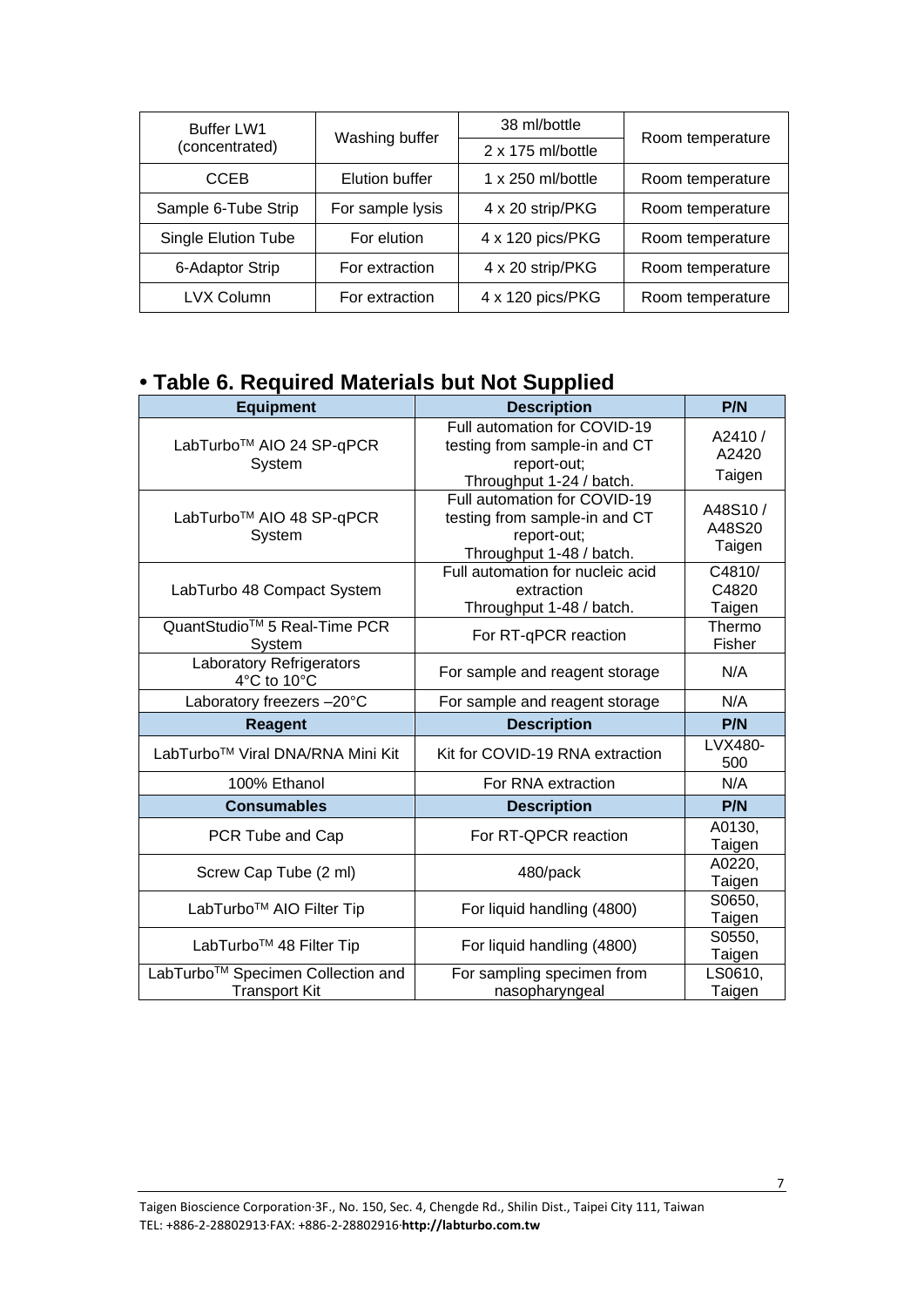## <span id="page-7-0"></span>**V. Preparations before Running COVID-19 RNA Testing on LabTurboTM AIO SP-qPCR System**

### **A. The Preparation of Sample**

- 1. For specimen sampling, storage, shipping, and handling, please follow the guidance issued by the national competent authorities of the Member States of the European Union (EU) or CDC. [\(https://www.cdc.gov/coronavirus/2019-ncov/lab/guidelines-clinical](https://www.cdc.gov/coronavirus/2019-ncov/lab/guidelines-clinical-specimens.html)[specimens.html\)](https://www.cdc.gov/coronavirus/2019-ncov/lab/guidelines-clinical-specimens.html).
- 2. LabTurbo™ AIO can only use sample 6-tube strips (in the kit LVX480-500) or 2 ml screw tubes (A0220) as the tube. Tubes with diameters in 0.75±0.05 mm and a height within 3~6 cm are also compatible.
- Step 1: Transfer 0.5 ml buffer/medium of NP swab specimen, 25 μl proteinase K, and 0.5 ml VXL buffer into a tube. Pipet gently 3-5 times. (sample 6 tube strip, VXL buffer, and proteinase K are supplied in the kit LVX480- 500)
- Step 2: Ready for LabTurbo<sup>™</sup> AIO for fully automated COVID-19 RNA assay.

### **B. The Preparation of Positive Extraction Control (PEC) and Negative Extraction Control (NEC)**

- Step 1: Prepare one tube for PEC and another tube for NEC.
- Step 2: Transfer 500 µl RNase-free water or negative sample into NEC tubes, and transfer 10 µl of 50x PEC and 490 μl RNase-free water into PEC tubes. Then, add 500 µl VXL buffer and 25 µl proteinase K into both tubes. (Using positive clinical specimen as a PEC in an appropriate concentration is acceptable.)
- Step 3a: Ready for LabTurbo<sup>™</sup> AIO for fully automated COVID-19 RNA assay.
- Step3b: Ready for LabTurbo<sup>™</sup> 48 for automated viral RNA extraction

### **C. The Preparation of RT-qPCR Reagents**

- 1. Clear and RNase-free dedicated space is needed to prevent contamination. Reagents should avoid direct exposure to light. Each new reagent should be centrifuged before opening.
- 2. Prepare one screw tube (A0220) for RT-qPCR preparation.
- 3. The formula is as below: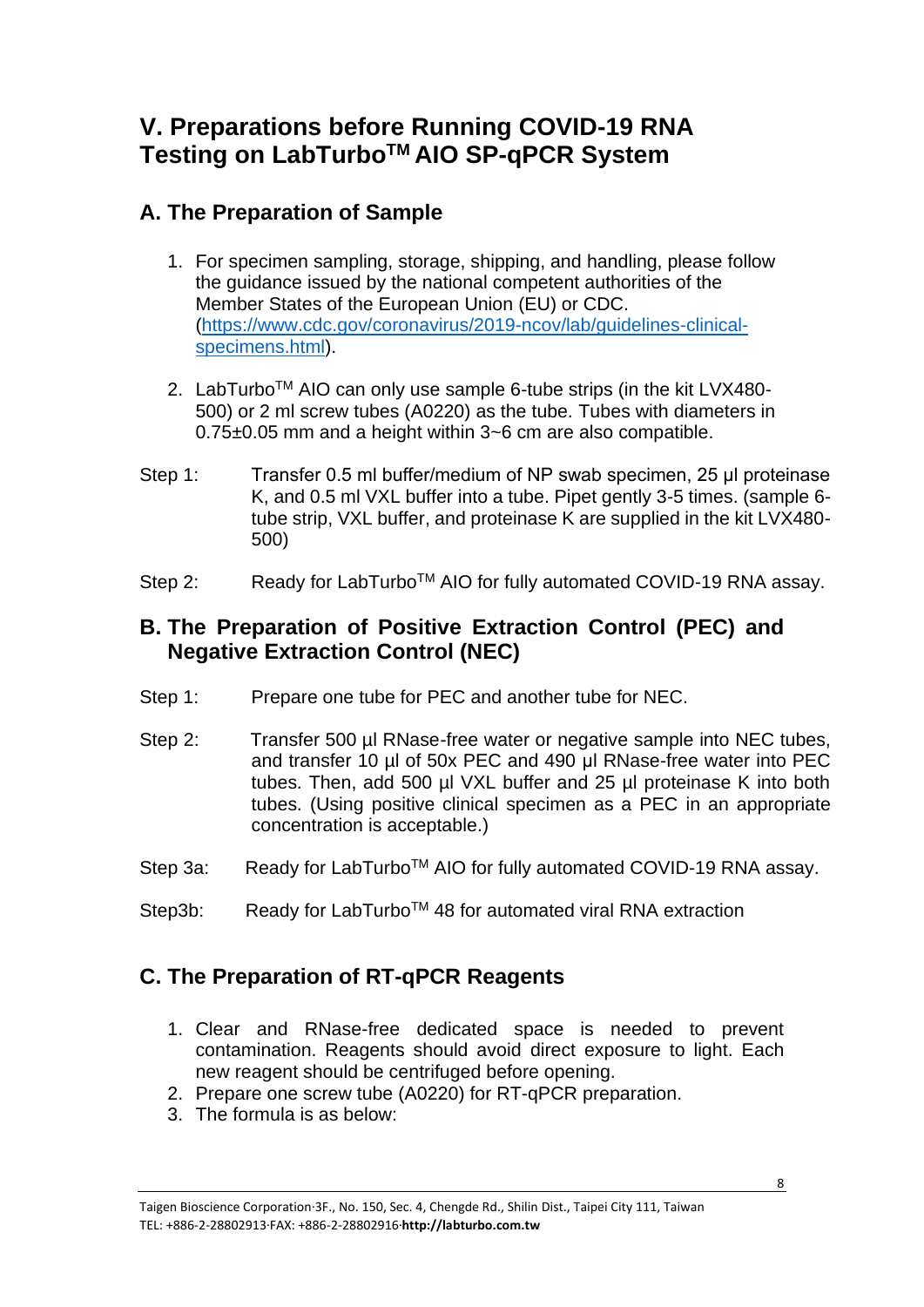| <b>Component</b>                         | <b>Acov11240</b> | <b>Acov11300</b> | <b>Total volume of</b><br>in-use mixture <sup>*</sup><br>per test | <b>Total volume for n</b><br>reaction |
|------------------------------------------|------------------|------------------|-------------------------------------------------------------------|---------------------------------------|
| Reverse<br>transcription<br>mixture (RT) | $1.25$ µl        | $1.25$ µl        |                                                                   |                                       |
| 2X PCR Master<br>Mix (MM)                | $12.5$ µl        | $12.5$ µl        |                                                                   | $19 \times (n + 3)$                   |
| Primer/probe<br>mixture 124<br>(PM NEI)  | $2.5$ µl         |                  | $19$ µl                                                           | (+3 are for PEC,<br>NEC, and dead     |
| Primer/probe<br>mixture 300<br>(PM RdRP) |                  | $2.5$ µl         |                                                                   | volume)                               |
| RNase-free<br>water                      | $2.75$ µl        | $2.75$ µl        |                                                                   |                                       |
| Elute from each<br>extraction            | $6 \mu$          | $6 \mu$          |                                                                   |                                       |
| Total volume for<br>each reaction        | $25$ µl          | $25 \mu$         |                                                                   |                                       |

### **• Table 7. Formula of RT-qPCR Preparation**

**\*The storage for in-use mixture is at 4 <sup>o</sup>C~8 <sup>o</sup>C for 5 days.** 

### **D. The Preparation of Extraction Reagents for Kit LVX480-500**

LabTurboTM Viral DNA/RNA Mini Kit has been approved by TFDA (registration number: TFDA00626) and manufactured under GMP regulation (GMP certificate number: 1339). LabTurboTM AIO SP-qPCR System and LabTurbo 48 Compact system all equips with active reagent import function to manage the reagent supply in each batch assay and will alert if there is insufficient reagent available. The three reagents, LW1, Ethanol, and CCEB, are stable at room temperature for one month after opening. Please load the reagents with their original bottles to the reagent bottle holders on the system safety door by following the instruction below:

- 1. Follow the LW1 buffer reconstitute instruction provided on the LW1 reagent label. Add the correct amount of absolute EtOH into the bottle and mix it well. Place the LW1 bottle on the LW1 bottle holder.
- 2. Add absolute EtOH to the EtOH reagent bottle and place the EtOH bottle on the EtOH bottle holder.
- 3. Place the CCEB bottle (ready to use) on the CCEB bottle holder.



Note: The first and second bottles are to be left empty.

Taigen Bioscience Corporation‧3F., No. 150, Sec. 4, Chengde Rd., Shilin Dist., Taipei City 111, Taiwan TEL: +886-2-28802913‧FAX: +886-2-28802916‧**http://labturbo.com.tw**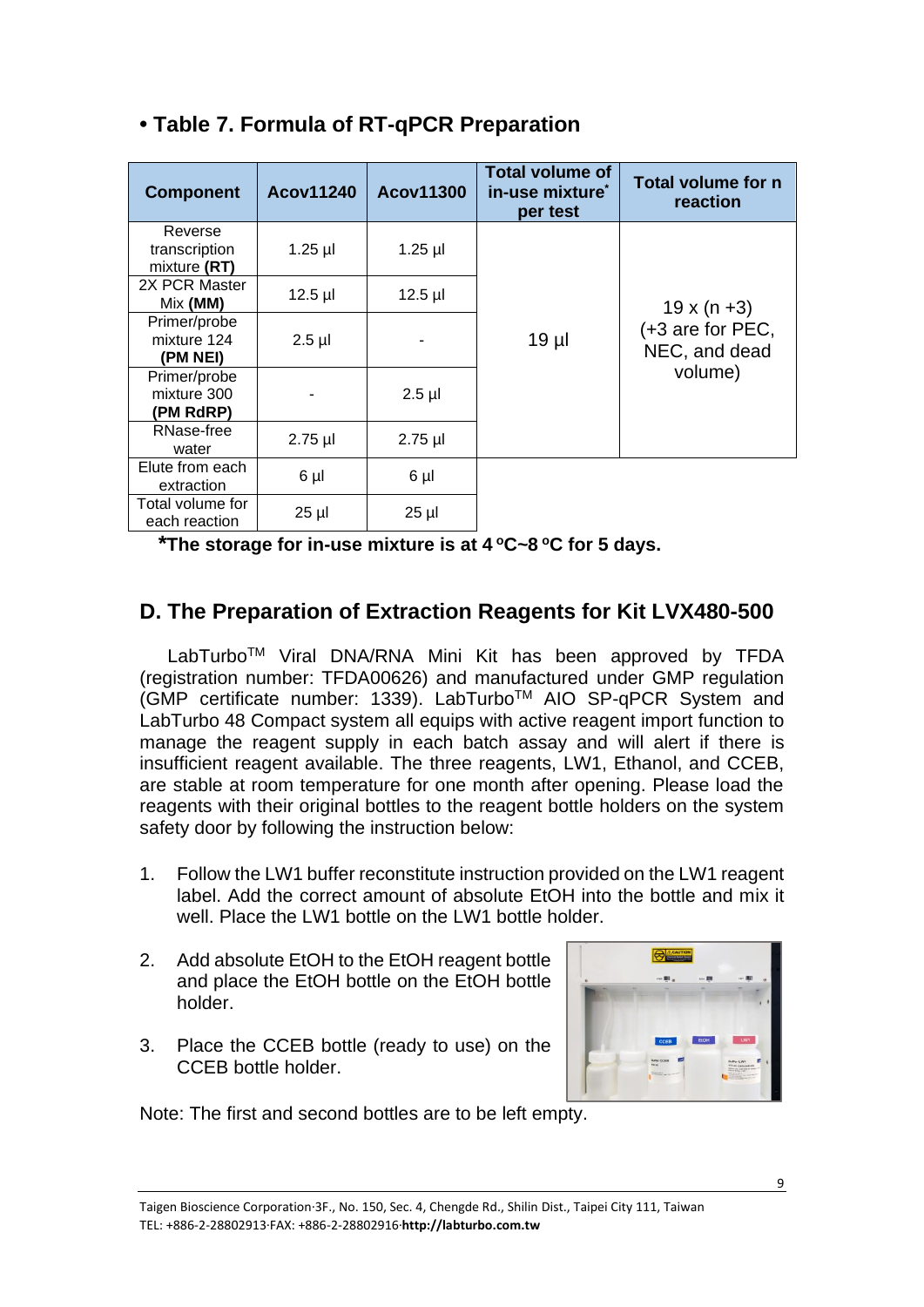## <span id="page-9-0"></span>**VI. Run COVID-19 RNA Testing on LabTurboTM AIO SP-qPCR System**

- 1. Turn on the machine, and then click the **LabTurboTM AIO** icon on the desktop to launch the system software.
- 2. Select the sample numbers and choose the program (For Acov11240 or Acov13000), and then click "**Next**." (Table 8 provides the details of RTqPCR condition in the program)
- 3. Enter specimen ID documentation by barcode reader, manual key in, or barcode file import.
- 4. Follow the worktable instruction on the monitor step by step to place extraction consumables, samples, PEC, NEC, and assay in-use mixtures onto the worktable correctly, and then click "**Next**."
- 5. Close the safety door. Press "**Start**" to execute fully automated program.
- 6. When the program finishes, the CT result with sample barcode will display on the monitor and can be exported.

#### **• Table 8. Conditions for RT-qPCR**

|                  | <b>RT</b> reaction | <b>Heat</b><br><b>Activation</b> | <b>Denaturation</b> | Annealing/<br><b>Extension</b> |
|------------------|--------------------|----------------------------------|---------------------|--------------------------------|
| Temperature (°C) | 55                 | 95                               | 95                  | 60                             |
| Time (sec)       | 600                | 60                               | 10.                 | 15                             |
| Cycle (s)        |                    |                                  | 45                  |                                |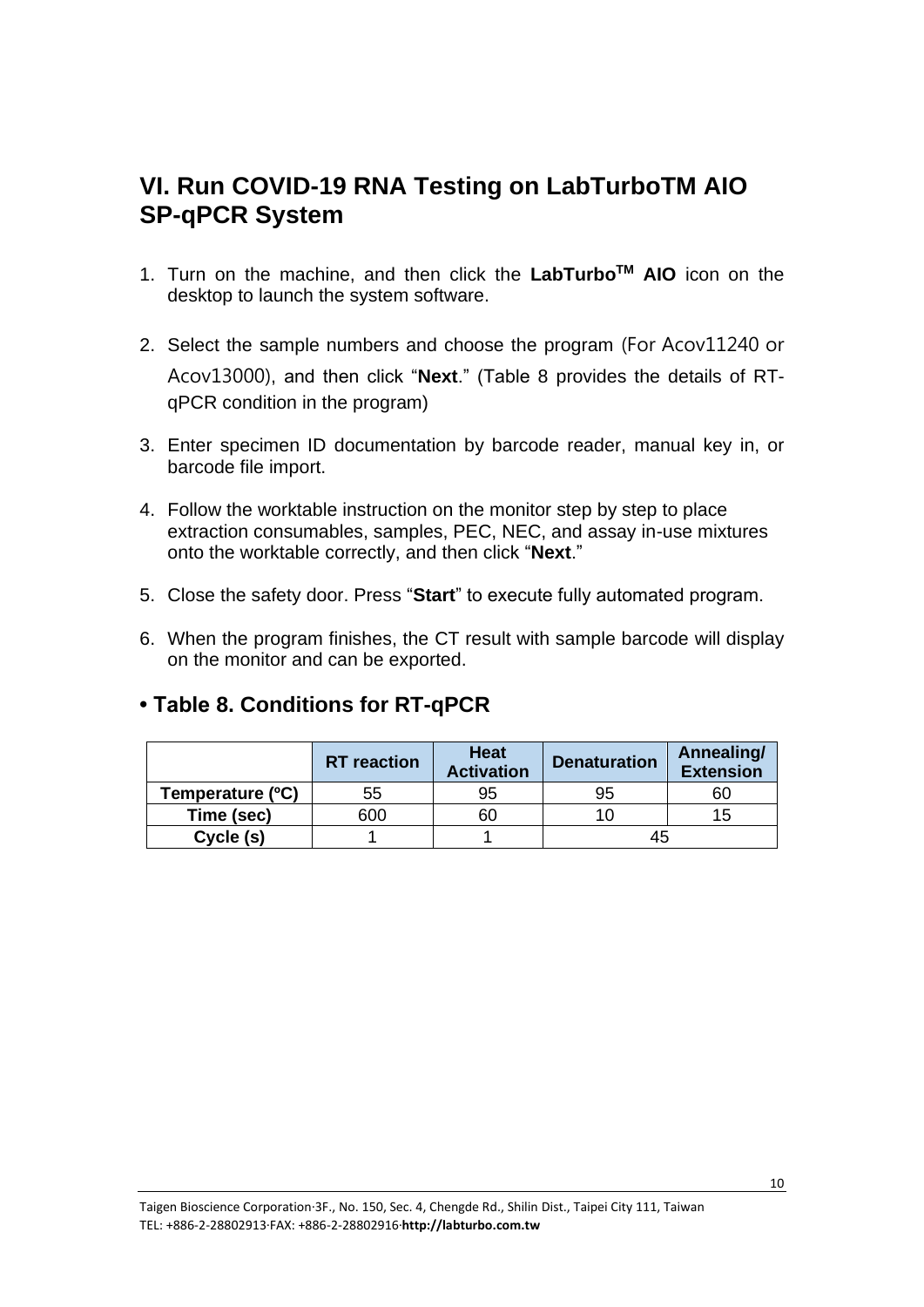## <span id="page-10-0"></span>**VII. Results and Interpretation**

FAM signal indicates that the N gene of SARS-CoV-2 (COVID-19) has been detected; HEX signal indicates that the E gene of universal coronavirus has been detected; Cy5 signal indicates that the human cell endogenous Internal Control has been detected. The Ct of PEC should be within the range of 25-30 and the Ct of NEC should be higher than 36 for the validation of each batch before result interpretation of each sample. The interpretation of the results of individual samples is shown below:

| N gene<br>(FAM) | E gene<br>(HEX) | IC.<br>(Cy5) | <b>Result</b> | <b>Interpretation and Action</b>                                                                                                            |
|-----------------|-----------------|--------------|---------------|---------------------------------------------------------------------------------------------------------------------------------------------|
| (CT < 36)       | $+$ or $-$      | $+$ or $-$   | Valid         | COVID-19 RNA was detected                                                                                                                   |
| (CT > 36)       | (CT < 36)       | $+$ or $-$   | Valid         | Universal coronavirus or<br>presumptive COVID-19 RNA<br>was detected                                                                        |
| (CT > 36)       | (CT > 36)       |              | Valid         | COVID-19 RNA was not detected                                                                                                               |
| (CT > 36)       | (CT > 36)       | (CT > 36)    | Invalid       | <b>Repeat extraction and RT-qPCR.</b><br>If the repeated result remains<br>invalid, consider collecting a<br>new specimen from the patient. |

#### **• Table 9. Acov11240 Result Interpretation and Actions**

\*The LabTurbo Acov13000 kit is for the single-plex RT-qPCR assay for the detection of RdRP gene. It is used to confirm and validate the presence of SARS-CoV-2 in specimens with negative N gene detection and positive E gene detection from LabTurbo Acov11240 assay.

#### **• Table 10. Acov13000 Result Interpretation and Actions**

| <b>RdRP gene (FAM)</b> | <b>Result</b> | <b>Interpretation and Action</b> |
|------------------------|---------------|----------------------------------|
| (CT < 36)              | Valid         | COVID-19 RNA was detected        |
| (CT > 36)              | Valid         | COVID-19 RNA was not detected**  |

\*\* For positive E gene detection with negative RdRP detection, please report to appropriate public health authorities.

**Note: Regarding the ambiguous detection results, we recommend reviewing the fluorescent curves following the associated system user manuals and/or repeat testing of that particular sample.**

Taigen Bioscience Corporation‧3F., No. 150, Sec. 4, Chengde Rd., Shilin Dist., Taipei City 111, Taiwan TEL: +886-2-28802913‧FAX: +886-2-28802916‧**http://labturbo.com.tw**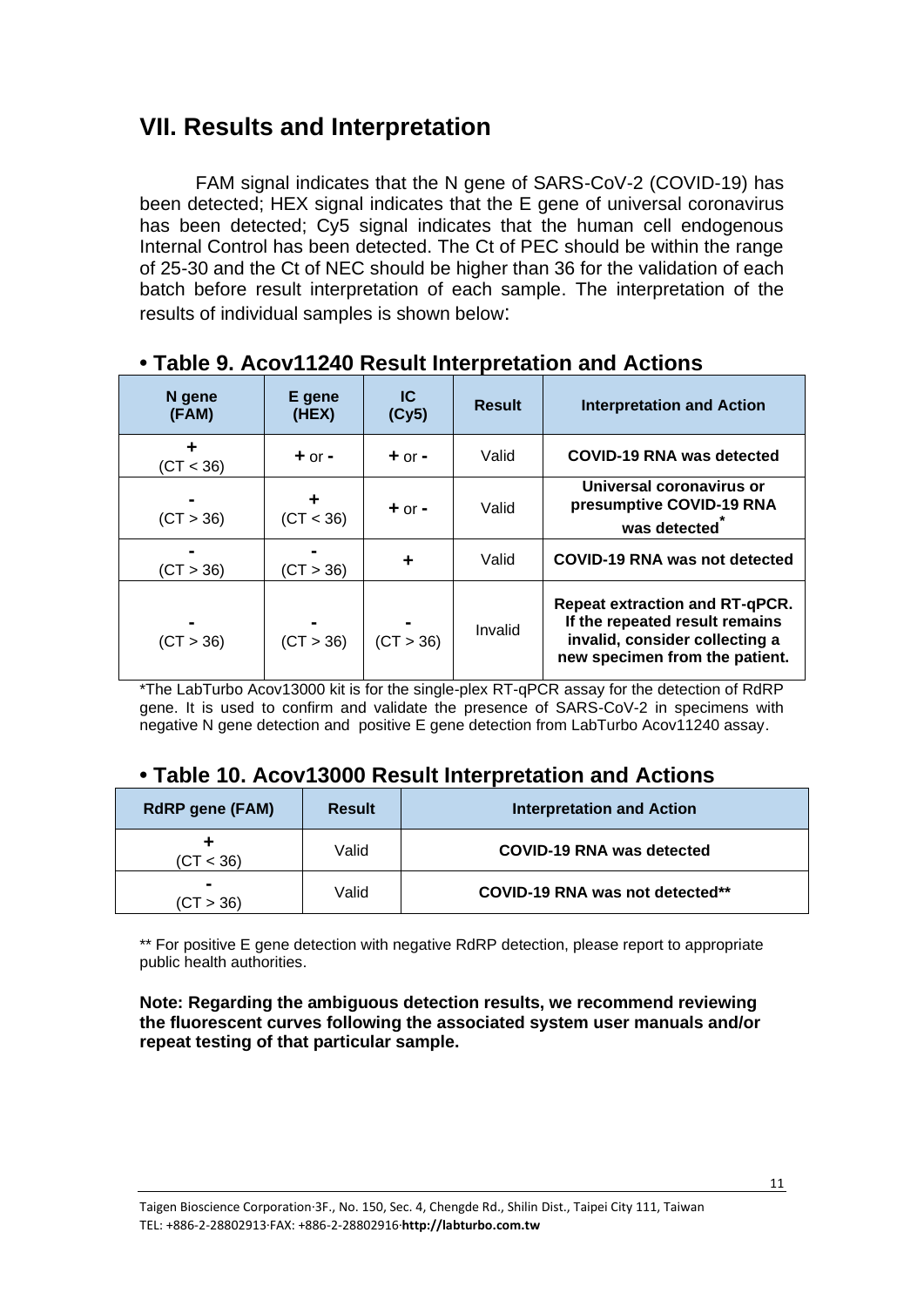### <span id="page-11-0"></span>**VIII. Performance Evaluation**

#### **1. Analytical Sensitivity:**

To determine the Limit of Detection (LoD) and the analytical sensitivity of the LabTurboTM AIO COVID-19 RNA Testing Kit, studies were performed following the procedures of the "Run COVID-19 RNA Testing on LabTurbo™ AIO SP-qPCR System" test from sample preparation to detection. The LoD was determined to be the lowest concentration of target genes with 95% detection rate or above. The genomic RNA of heat inactivated SARS-CoV-2 (3.75 x) 10<sup>5</sup> genome copies /μl, ATCC no. VR-1986HK<sup>™</sup>, lot number 70035039) was spiked and diluted into pooled VTM (Viral transport medium) from NP swab specimens collected from SARS-CoV-2 negative individuals to the several concentrations for LoD determination.

To determine the possible LoD, the concentrations of 200, 1000, 5000, and 25000 copies/ml were tested first. Each concentration was tested in 5 replicates. The minimum concentration with the positive detection rate of 100% was considered as the possible LoD. The results of possible LoDs were 1000, 5000, and 1000 copies/mL for N, E, and RdRP of kit Acov11240 and Acov13000, respectively.

The LoDs were further confirmed by testing 20 replicates at the concentration of 1 x, 2 x, and 4 x of the possible LoD, (1000, 2000, and 4000 copies/mL). The results of the final LoD concentration are summarized in the Tables 11 and 12 below:

| <b>Sample</b><br>number | N gene<br>1000<br>copies/mL | E gene<br>2000<br>copies/mL | <b>RdRP</b><br>1000<br>copies/mL | <b>Result</b> | Overall %<br><b>Positivity</b> |
|-------------------------|-----------------------------|-----------------------------|----------------------------------|---------------|--------------------------------|
| 1                       | 33.2                        | 31.3                        | 32.4                             | $\ddot{}$     |                                |
| $\overline{c}$          | 32.1                        | 31.1                        | 33.0                             | $+$           |                                |
| 3                       | 31.6                        | 31.4                        | 32.1                             | $\ddot{}$     |                                |
| 4                       | 32.5                        | 31.0                        | 32.8                             | $\ddot{}$     |                                |
| 5                       | 32.3                        | 30.9                        | 32.8                             | $+$           |                                |
| 6                       | 31.3                        | 31.8                        | 32.4                             | $\ddot{}$     |                                |
| $\overline{7}$          | 32.7                        | 32.0                        | 33.1                             | $\ddot{}$     |                                |
| 8                       | 32.2                        | 30.6                        | 32.6                             | $\ddot{}$     |                                |
| 9                       | 31.8                        | 31.2                        | 32.4                             | $\ddot{}$     | 100%                           |
| 10                      | 32.1                        | 30.6                        | 32.8                             | $+$           |                                |
| 11                      | 31.1                        | 30.9                        | 33.4                             | $\ddot{}$     |                                |
| 12                      | 32.6                        | 31.8                        | 33.6                             | $\ddot{}$     |                                |
| 13                      | 32.2                        | 31.4                        | 32.1                             | $\ddot{}$     |                                |
| 14                      | 33.0                        | 32.3                        | 33.7                             | $\ddot{}$     |                                |
| 15                      | 31.4                        | 31.2                        | 32.5                             | $\ddot{}$     |                                |
| 16                      | 32.5                        | 31.4                        | 32.4                             | $+$           |                                |
| 17                      | 32.1                        | 31.3                        | 32.5                             | $\ddot{}$     |                                |
| 18                      | 32.7                        | 31.2                        | 32.8                             | $\ddot{}$     |                                |

#### **• Table 11. The Final Results of LoD Confirmation Data**

Taigen Bioscience Corporation‧3F., No. 150, Sec. 4, Chengde Rd., Shilin Dist., Taipei City 111, Taiwan TEL: +886-2-28802913‧FAX: +886-2-28802916‧**http://labturbo.com.tw**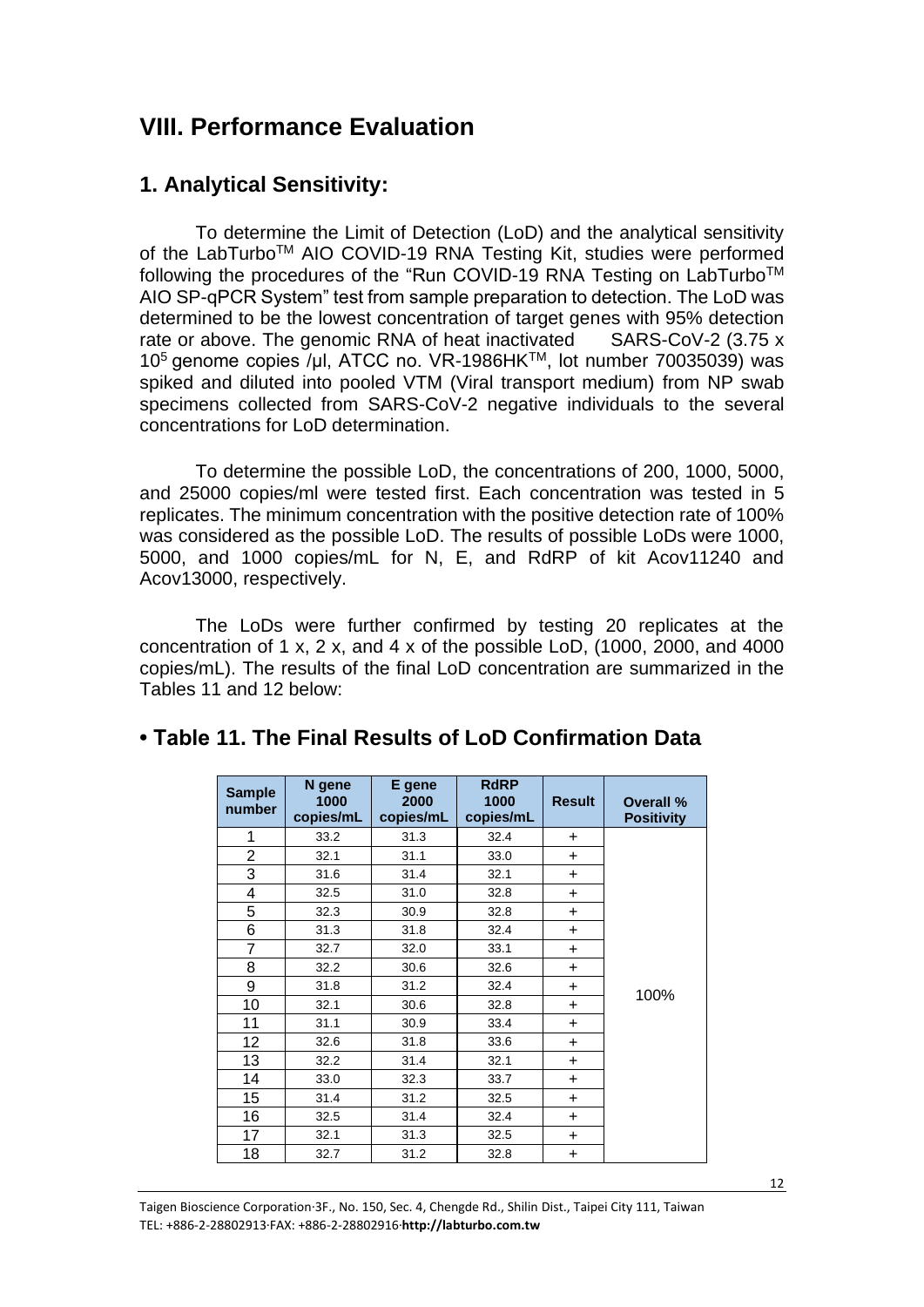| 19         | 32.5 | 32.1 | 32.2 |   |  |
|------------|------|------|------|---|--|
| 20         | 32.9 | 32.0 | 32.6 |   |  |
| <b>PEC</b> | 26.7 | 29.4 | 30.0 |   |  |
| <b>NEC</b> | nd   | nd   | nd   | ٠ |  |

#### **• Table 12. LoD Confirmation Summary**

|                       | N Gene       | E Gene       | <b>RdRP</b>  | IC            |
|-----------------------|--------------|--------------|--------------|---------------|
| LoD<br>(copies/ mL)   | 1000         | 2000         | 1000         | 100 $\degree$ |
| <b>Replicate</b>      | 20           | 20           | 20           | 20            |
| <b>Detection rate</b> | 100%         | 100%         | 100%         | 100%          |
| <b>Mean CT</b>        | 32.3         | 31.4         | 32.7         | 30.3          |
| 95% CI                | (31.4; 33.1) | (30.5; 32.3) | (31.8; 33.6) | (29.6.; 31.0) |

The confirmed LoDs for the LabTurbo™ AIO COVID-19 RNA Testing Kits, Acov11240 and Acov13000, are 1000 copies/ml. The confirmed LoDs are 1000, 2000, 1000, and 100 copies/ ml for N, E, RdRP, and IC, respectively.

\*The LoD of the IC was determined by synthetic RNA of 100 copies/ml tested in 20 replicates (data not shown).

## **2. Analytical Specificity**

### **Inclusivity:**

#### **• N gene**

There are 8895 entries of SARS-CoV-2 sequences, up until 6/22/2020,from the NCBI (6070 entries) and the GISAID (2825 entries) database have been analyzed for ensuring the specificity of N gene primer/probe set in **LabTurboTM AIO COVID-19 RNA Testing Kit**. The 8604 entries had a 100% match to the target sequence of the N gene. A single nucleotide mismatch was found in 276 entries, and two nucleotides mismatch were found in 15 entries. Most of the mismatches are close to the 3'-end of the probe or 5'-end of forward/ reverse primer binding region. None of these single or two base mismatches are predicted to impact the performance.

#### **•E gene**

There are 8895 entries of SARS-CoV-2 sequences, up until 6/22/2020,from the NCBI (6070 entries) and the GISAID (2825 entries) database have been analyzed for ensuring the specificity of E gene primer/probe set in **LabTurboTM AIO COVID-19 RNA Testing Kit**. The 8831 entries had a 100% match to the target sequence of the E gene. A single nucleotide mismatch was found in 57 entries, and two nucleotides mismatch were found in 7 entries. Most of the mismatches are close to the 3'-end of the probe or 5'-end of forward/ reverse primer binding region. None of these single or two base mismatches are predicted to impact the performance.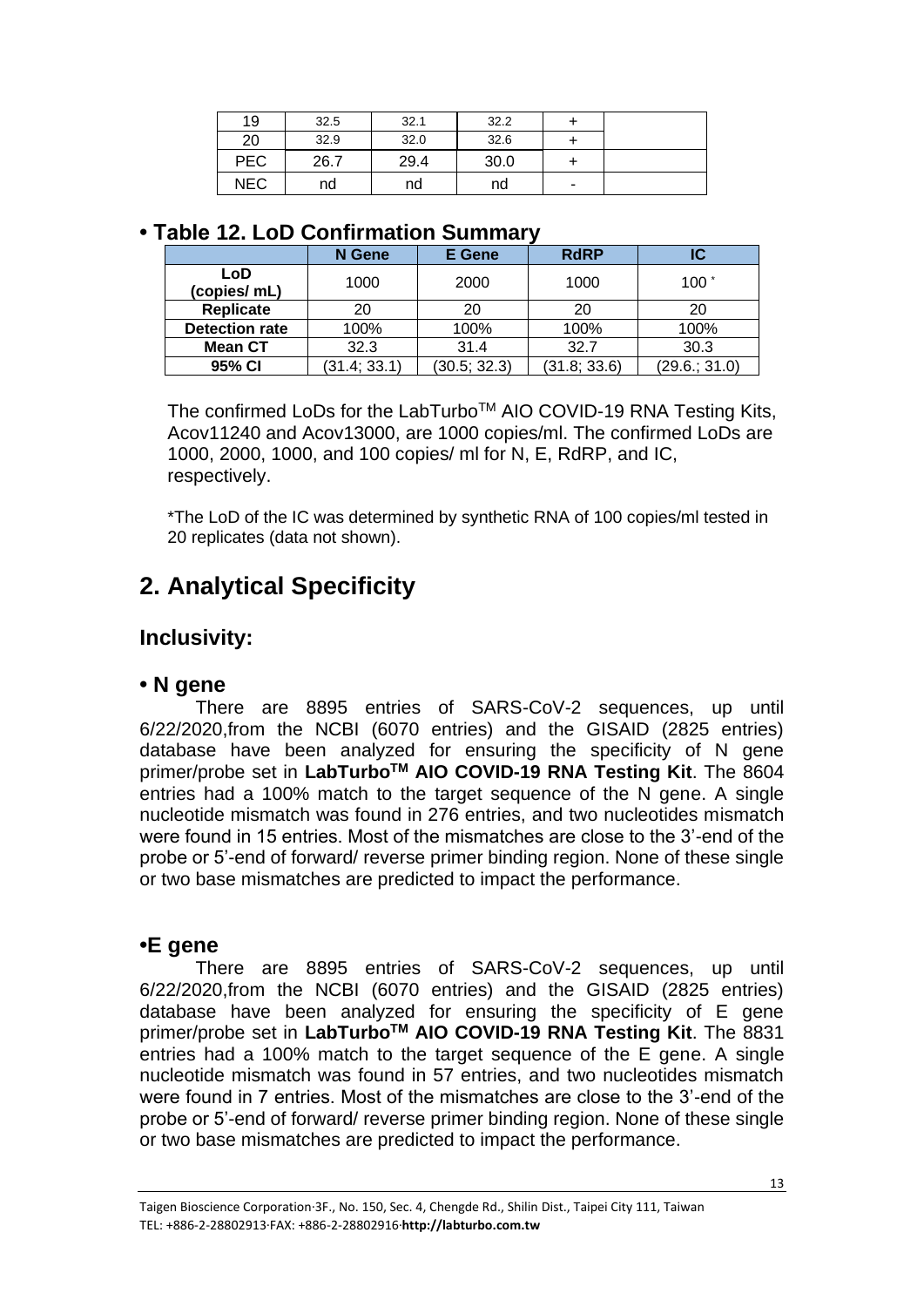#### **• RDRP gene**

There are 8895 entries of SARS-CoV-2 sequences, up until 06/22/2020, from the NCBI (6070 entries) and the GISAID (2825 entries) database have been analyzed for ensuring the specificity of RDRP gene primer/probe set in **LabTurboTM AIO COVID-19 RNA Testing Kit**. 8846 entries had a 100% match to the target sequence of the RDRP gene. A single nucleotide mismatch was found in 47 entries, and two nucleotides mismatch were found in 2 entries. Most of the mismatches are close to the 3'-end of the probe or 5'-end of forward/ reverse primer binding region. None of these single or two base mismatches are predicted to impact the performance.

Although the in-silico analysis predicts that the specificity for both complete match and single-base mismatch of each gene can be higher than 99.8%, it still cannot completely exclude the false negative results caused by the N gene mutation. This method is designed to multiplex the N gene and the E gene in the same tube for detection. When the detection result of the N gene is negative and the E gene is positive, RdRP (Acov13000) detection can be used as a confirmatory validation of the presence of SARS-CoV-2. The detection method involving detecting N, E and RdRP genes should help avoid false negative results caused by single-gene mutations.

### **• Table 13. Specificity Summary**

| Гarget | <b>Total Entries (%)</b> | Complete Match (%) | Single-base Mismatch (%) | Two-base Mismatch (%) |
|--------|--------------------------|--------------------|--------------------------|-----------------------|
| N      |                          | 8604 (96.7%)       | 276 (3.1%)               | 15 (0.2%)             |
|        | 8895 (100%)              | 8831(99.3%)        | 57 (0.6%)                | $7(0.1\%)$            |
| RdRP   |                          | 8846 (99.4%)       | 47 (0.5%)                | $2(0.1\%)$            |

## **3. Cross-Reactivity:**

#### *In-silico* **Analysis**

The *in-silico* analysis for the N, E, and RdRP primer/probe sets of the **LabTurboTM AIO COVID-19 RNA Testing Kit** was conducted to assess crossreactivity. *In-silico* cross-reactivity is defined as positive when the aliment is greater than 80% homology between primer and probe set and any sequence present in the targeted microorganism. The results were as below Table 14, 15, and 16:

### **•Table 14.** *In silico* **cross-reactivity analysis for N gene primer/probe set.**

| <b>Strains</b>            | N Gene                | N Gene       | N Gene                |
|---------------------------|-----------------------|--------------|-----------------------|
|                           | <b>Forward Primer</b> | <b>Probe</b> | <b>Reverse Primer</b> |
| Human coronavirus<br>229E | 50%                   | 33%          | 45%                   |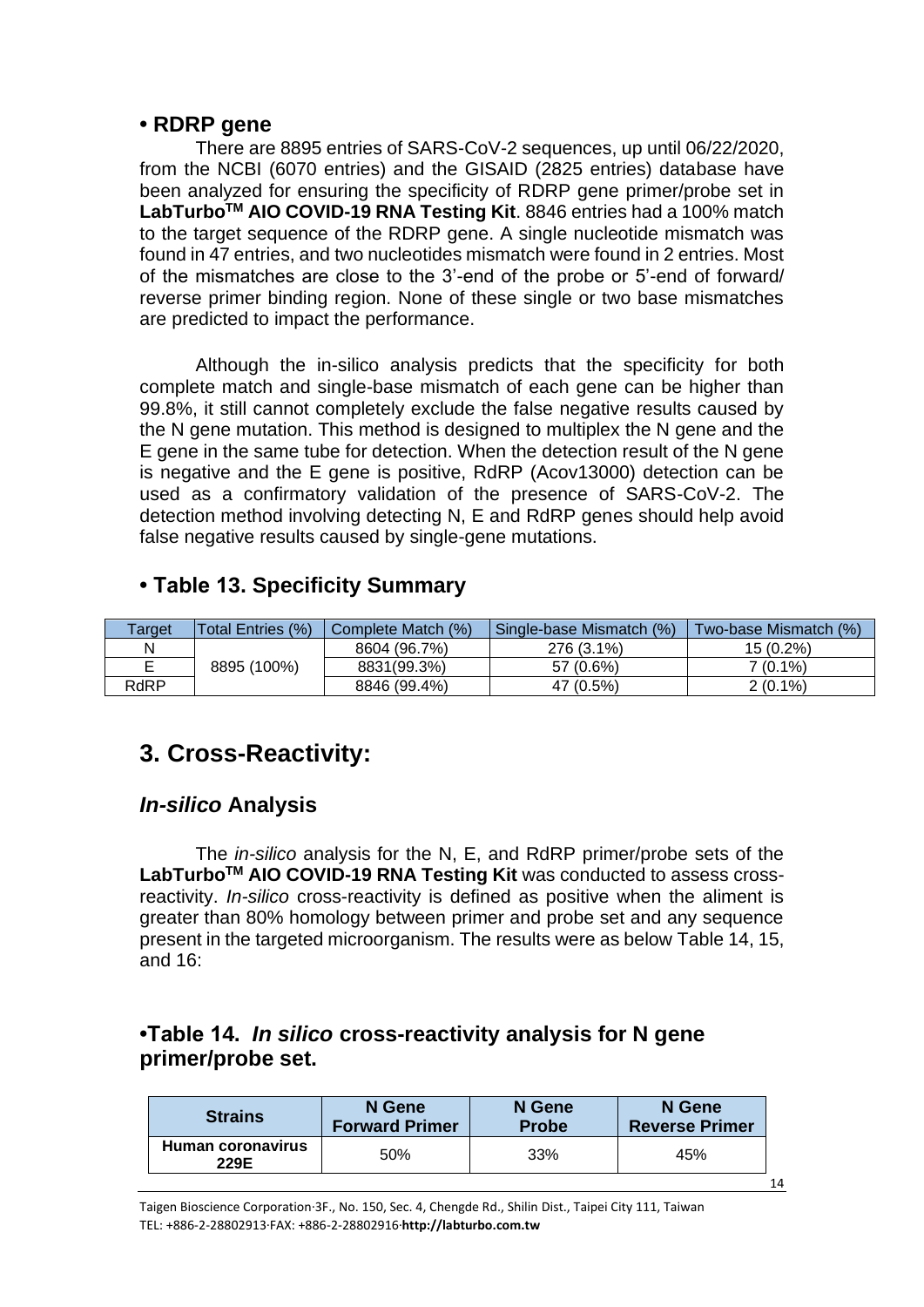| <b>Human coronavirus</b><br><b>OC43</b>         | 50%           | 41%<br>41%    |               |  |
|-------------------------------------------------|---------------|---------------|---------------|--|
| <b>Human coronavirus</b><br>HKU1                | 50%           | 41%           | 41%           |  |
| Human coronavirus<br><b>NL63</b>                | 45%           | 41%           | 41%           |  |
| <b>SARS-coronavirus</b>                         | 40%           | 91%           | 91%           |  |
| <b>MERS-coronavirus</b>                         | 50%           | 37%           | 41%           |  |
| <b>Adenovirus type 1</b>                        | 45%           | 37%           | 37%           |  |
| <b>Adenovirus type 7</b>                        | 45%           | 37%           | 37%           |  |
| <b>Human</b><br><b>Metapneumovirus</b>          | 55%           | 37%           | 45%           |  |
| Parainfluenza virus 1                           | No alignment* | No alignment* | No alignment* |  |
| Parainfluenza virus 2                           | No alignment* | No alignment* | No alignment* |  |
| Parainfluenza virus 3                           | No alignment* | No alignment* | No alignment* |  |
| Parainfluenza virus 4                           | 40%           | 37%           | 37%           |  |
| Influenza A                                     | 80%           | 58%           | 58%           |  |
| <b>Influenza B</b>                              | 50%           | 50%           | 45%           |  |
| <b>Enterovirus</b>                              | 65%           | 45%           | 50%           |  |
| <b>Respiratory</b><br>syncytial virus type<br>в | 50%           | 37%           | 33%           |  |
| <b>Rhinovirus</b>                               | 70%           | 50%           | 45%           |  |
| Chlamydia<br>pneumoniae                         | 60%           | 50%           | 50%           |  |
| <b>Haemophilus</b><br>influenzae                | 65%           | 58%           | 50%           |  |
| Legionella<br>pneumophila                       | 70%           | 54%           | 54%           |  |
| <b>MycobaCTerium</b><br>tuberculosis            | 60%           | 50%           | 50%           |  |
| <b>Streptococcus</b><br>pneumoniae              | 65%           | 54%           | 66%           |  |
| <b>Streptococcus</b><br>pyogenes                | 70%           | 54%           | 58%           |  |
| <b>Bordetella pertussis</b>                     | 65%           | No alignment* | No alignment* |  |
| <b>Mycoplasma</b><br>pneumoniae                 | 60%           | 54%           | 45%           |  |
| <b>Pneumocystis</b><br>jirovecii (PJP)          | 60%           | 54%           | 54%           |  |
| <b>Candida albicans</b>                         | 70%           | 58%           | 79%           |  |
| <b>Pseudomonas</b><br>aeruginosa                | 75%           | 62%           | 54%           |  |
| <b>Staphylococcus</b><br>epidermis              | 60%           | 50%           | 50%           |  |
| <b>Streptococcus</b><br>salivarius              | 45%           | 54%           | 54%           |  |

## **•Table 15.** *In silico* **Cross-Reactivity Analysis for E Gene**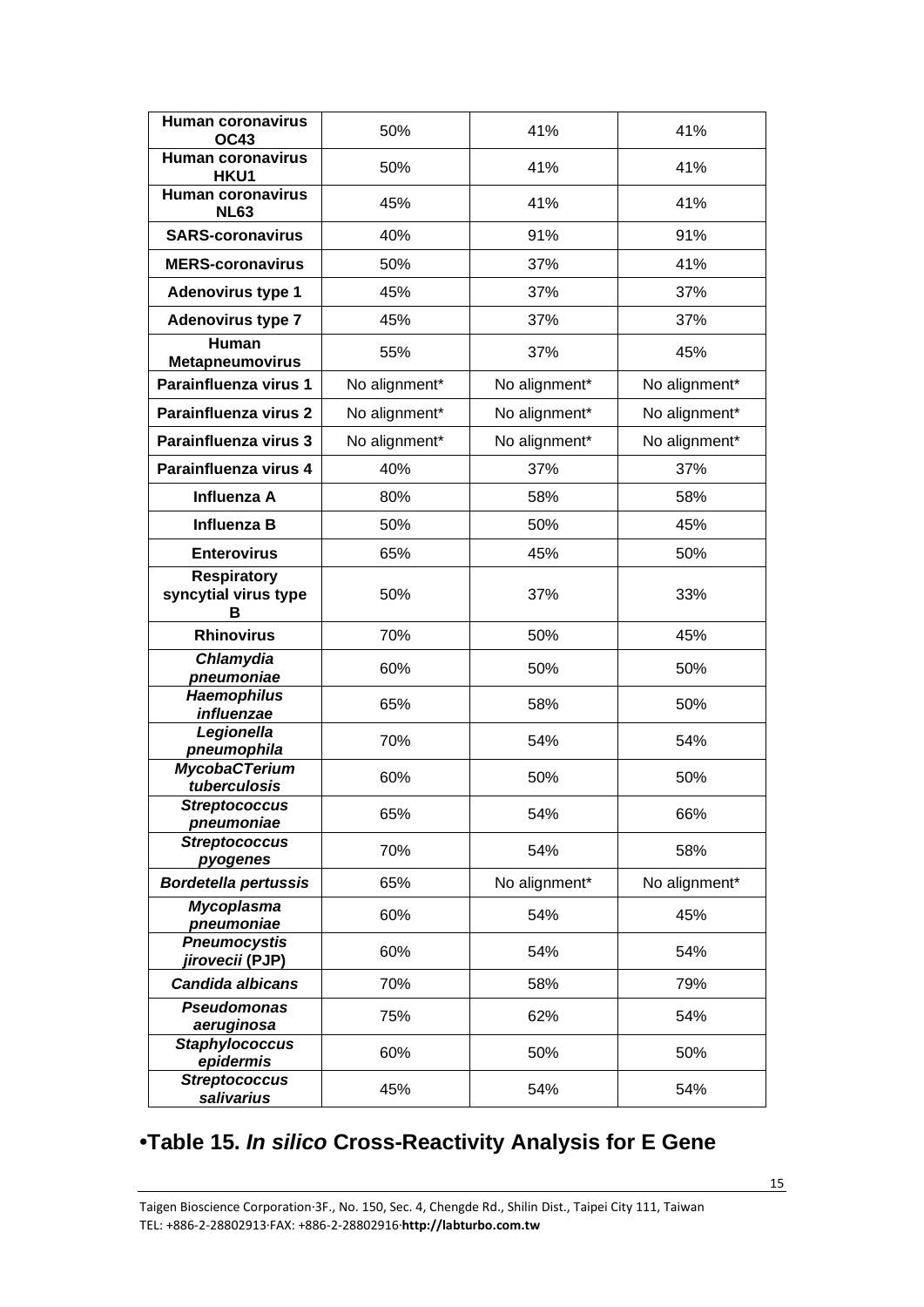### **Primer/probe Set.**

| <b>Strains</b>                                  | <b>E</b> Gene<br><b>Forward Primer</b> | <b>E</b> Gene<br><b>Probe</b> | <b>E</b> Gene<br><b>Reverse Primer</b> |  |
|-------------------------------------------------|----------------------------------------|-------------------------------|----------------------------------------|--|
| <b>Human coronavirus</b>                        |                                        |                               |                                        |  |
| 229E                                            | 46%                                    | 50%                           | 40%                                    |  |
| <b>Human coronavirus</b><br><b>OC43</b>         | 42%                                    | 34%                           | 45%                                    |  |
| <b>Human coronavirus</b><br>HKU1                | 38%                                    | 42%                           | 40%                                    |  |
| <b>Human coronavirus</b><br><b>NL63</b>         | 42%<br>42%                             |                               | 45%                                    |  |
| <b>SARS-coronavirus</b>                         | 100%                                   | 100%                          | 100%                                   |  |
| <b>MERS-coronavirus</b>                         | 38%                                    | 38%                           | 45%                                    |  |
| <b>Adenovirus type 1</b>                        | 46%                                    | 34%                           | 45%                                    |  |
| <b>Adenovirus type 7</b>                        | 34%                                    | 38%                           | 40%                                    |  |
| Human<br><b>Metapneumovirus</b>                 | 42%                                    | 34%                           | 45%                                    |  |
| Parainfluenza virus 1                           | No alignment*                          | No alignment*                 | No alignment*                          |  |
| Parainfluenza virus 2                           | No alignment*                          | No alignment*                 | No alignment*                          |  |
| Parainfluenza virus 3                           | No alignment*                          | No alignment*                 | No alignment*                          |  |
| Parainfluenza virus 4                           | 38%                                    | 34%                           | 59%                                    |  |
| Influenza A                                     | 57%                                    | 46%                           | 81%                                    |  |
| Influenza B                                     | 42%                                    | 53%                           | 63%                                    |  |
| <b>Enterovirus</b>                              | 50%                                    | 53%                           | 59%                                    |  |
| <b>Respiratory</b><br>syncytial virus type<br>в | 34%                                    | 38%                           | 31%                                    |  |
| <b>Rhinovirus</b>                               | No Alignment*                          | 50%                           | 54%                                    |  |
| Chlamydia<br>pneumoniae                         | 42%                                    | 50%                           | 77%                                    |  |
| <b>Haemophilus</b><br>influenzae                | 46%                                    | 53%                           | 59%                                    |  |
| Legionella<br>pneumophila                       | 53%                                    | 61%                           | 59%                                    |  |
| <b>MycobaCTerium</b><br>tuberculosis            | No Alignment*                          | 50%                           | 53%                                    |  |
| <b>Streptococcus</b><br>pneumoniae              | 50%                                    | 53%                           | 77%                                    |  |
| <b>Streptococcus</b><br>pyogenes                | 53%                                    | 46%                           | 59%                                    |  |
| <b>Bordetella pertussis</b>                     | No Alignment*                          | 53%                           | 63%                                    |  |
| <b>Mycoplasma</b><br>pneumoniae                 | 54%                                    | 46%                           | 54%                                    |  |
| <b>Pneumocystis</b><br>jirovecii (PJP)          | 46%                                    | 50%                           | 50%                                    |  |
| <b>Candida albicans</b>                         | 57%                                    | 50%                           | 54%                                    |  |
| <b>Pseudomonas</b><br>aeruginosa                | 50%                                    | 53%                           | 68%                                    |  |
| <b>Staphylococcus</b><br>epidermis              | 53%                                    | 61%                           | 59%                                    |  |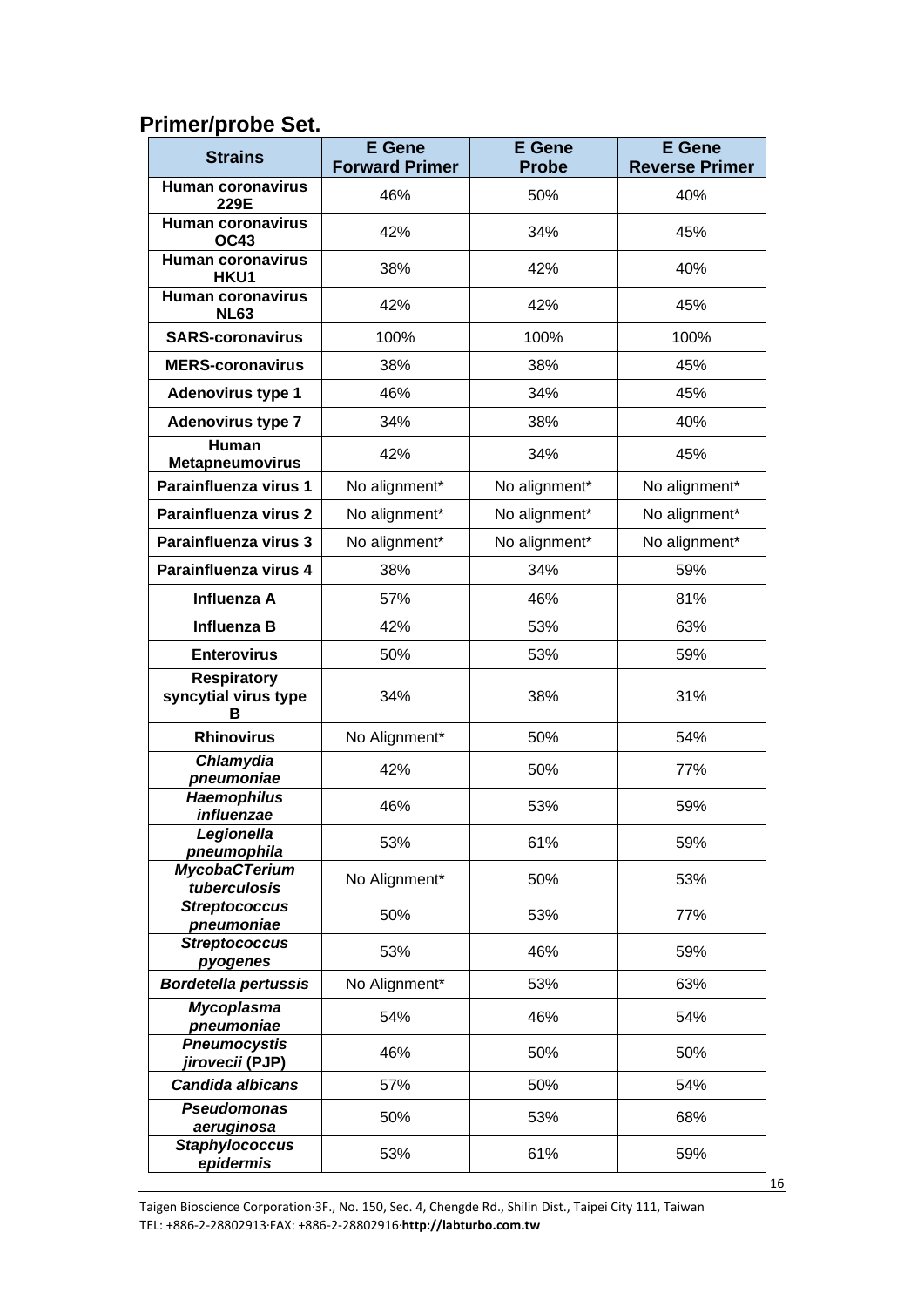| <b>Streptococcus</b> | -7% | 50% | 54% |
|----------------------|-----|-----|-----|
| salivarius           |     |     |     |

### **•Table 16.** *In silico* **Cross-Reactivity Analysis for RdRP Gene Primer/probe Set**

| <b>Strains</b>                              | <b>RdRP Gene</b><br><b>Forward Primer</b> | <b>RdRP Gene</b><br><b>Probe</b> | <b>RdRP Gene</b><br><b>Reverse Primer</b> |  |
|---------------------------------------------|-------------------------------------------|----------------------------------|-------------------------------------------|--|
| <b>Human coronavirus</b>                    | 45%                                       | 36%                              | 38%                                       |  |
| 229E<br><b>Human coronavirus</b>            |                                           |                                  |                                           |  |
| <b>OC43</b>                                 | 81%                                       | 40%                              | 81%                                       |  |
| <b>Human coronavirus</b><br>HKU1            | 90%                                       | 52%                              | 81%                                       |  |
| <b>Human coronavirus</b><br><b>NL63</b>     | 50%                                       | 32%                              | 88%                                       |  |
| <b>SARS-coronavirus</b>                     | 95%                                       | 88%                              | 97%                                       |  |
| <b>MERS-coronavirus</b>                     | 50%                                       | 40%                              | 71%                                       |  |
| <b>Adenovirus type 1</b>                    | 45%                                       | 36%                              | 34%                                       |  |
| <b>Adenovirus type 7</b>                    | 45%                                       | 40%                              | 42%                                       |  |
| Human<br><b>Metapneumovirus</b>             | 40%                                       | 40%                              | 42%                                       |  |
| Parainfluenza virus 1                       | No alignment*                             | No alignment*                    | No alignment*                             |  |
| Parainfluenza virus 2                       | No alignment*                             | No alignment*                    | No alignment*                             |  |
| Parainfluenza virus 3                       | No alignment*                             | No alignment*                    | No alignment*                             |  |
| Parainfluenza virus 4                       | 45%                                       | 40%                              | 42%                                       |  |
| Influenza A                                 | 54%                                       | 56%                              | 53%                                       |  |
| Influenza B                                 | 50%                                       | 48%                              | 42%                                       |  |
| <b>Enterovirus</b>                          | 63%                                       | 52%                              | 53%                                       |  |
| <b>Respiratory</b><br>syncytial virus typeB | 36%                                       | 40%                              | 38%                                       |  |
| <b>Rhinovirus</b>                           | 52%                                       | 52%                              | 50%                                       |  |
| Chlamydia<br>pneumoniae                     | 50%                                       | 52%                              | 53%                                       |  |
| <b>Haemophilus</b><br>influenzae            | 59%                                       | 52%                              | 53%                                       |  |
| Legionella<br><u>pneumop</u> hila           | 59%                                       | 56%                              | 73%                                       |  |
| <b>MycobaCTerium</b><br>tuberculosis        | 59%                                       | 48%                              | No Alignment*                             |  |
| <b>Streptococcus</b><br>pneumoniae          | 54%                                       | 56%                              | 53%                                       |  |
| <b>Streptococcus</b><br>pyogenes            | 59%                                       | 68%                              | 50%                                       |  |
| <b>Bordetella pertussis</b>                 | 54%                                       | 59%                              | No Alignment*                             |  |
| <b>Mycoplasma</b><br>pneumoniae             | 54%                                       | 44%                              | 50%                                       |  |
| <b>Pneumocystis</b><br>jirovecii (PJP)      | 59%                                       | 52%                              | 61%                                       |  |
| Candida albicans                            | 59%                                       | 52%                              | 65%                                       |  |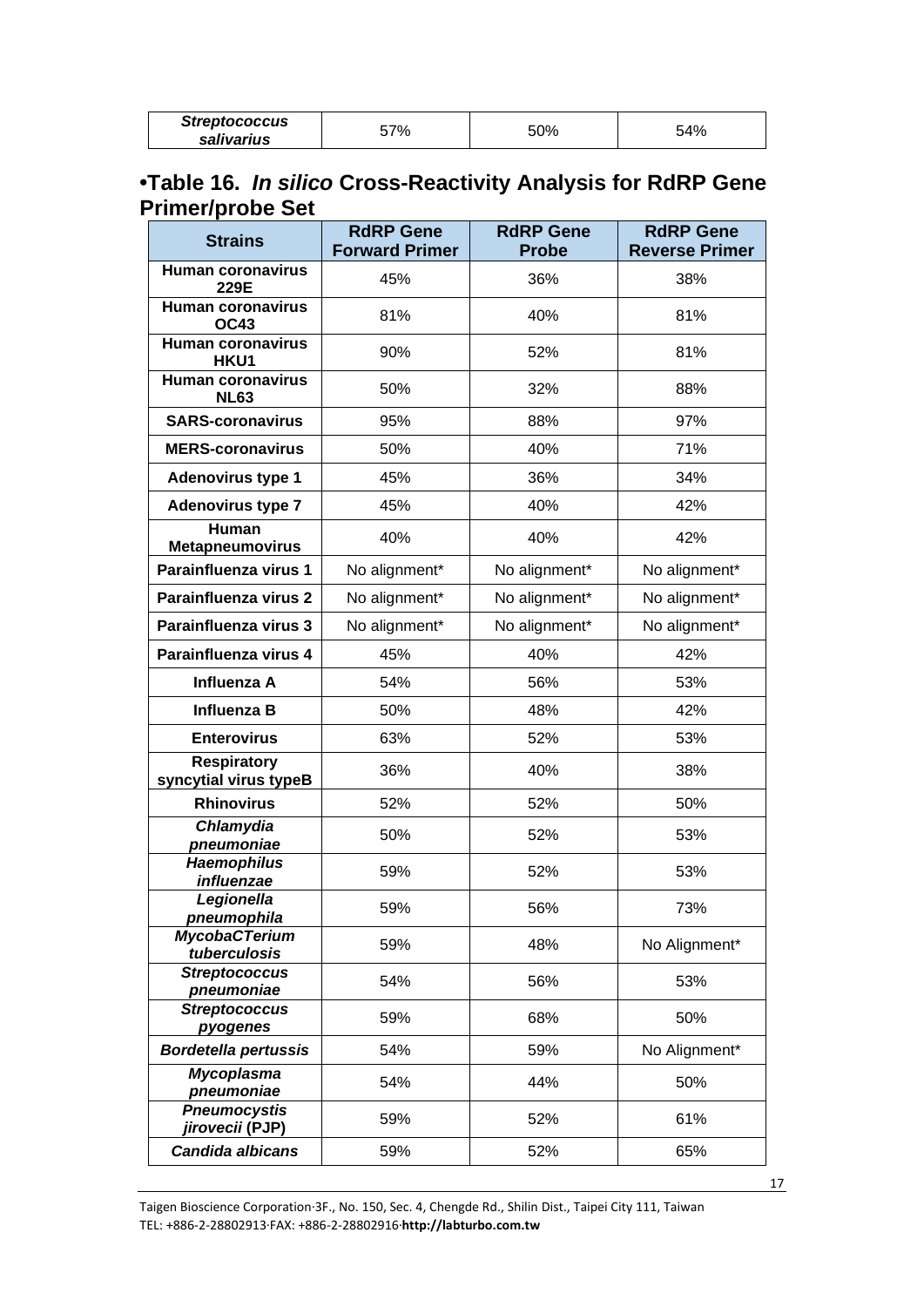| <b>Pseudomonas</b><br>aeruginosa   | 68% | 60% | 65% |
|------------------------------------|-----|-----|-----|
| <b>Staphylococcus</b><br>epidermis | 54% | 48% | 53% |
| <b>Streptococcus</b><br>salivarius | 59% | 64% | 65% |

\*The target sequences were blasted against NCBI Database and no alignment results were found. No potential unintended cross-reactivity is expected based on this *in silico* analysis.

The *in silico* analysis is performed for analyzing the homology of primer/probe set in 31 organisms. Most of homologies in above organisms are below 80%, indicating no concerns for the occurrence of cross-reactivity. However, the wet testing is still needed to preclude the possibility of crossreactivity for the organisms that is over 80% homology in *in silico* analysis.

#### **Wet testing**

The organisms with over 80% homology to primer/probe in *in silico* study were further analyzed by wet testing to preclude the occurrence of crossreactivity or microbial interference with the assay. The wet testing study was performed using COVID-19 RNA Testing kit on LabTurbo™ AIO SP-qPCR System and the potential cross-reactive organisms at concentration in 1 x 10<sup>6</sup> copies/ml. The organisms listed below were purchased from ATCC. The results were as below Table 17 and 18:

#### **•Table 17. Wet Testing of Potential Cross-Reactive Respiratory Organisms**

| Sample                  | <b>Source</b> | Sample ID          | Assay  | <b>Replicates</b> | <b>Result</b>   |
|-------------------------|---------------|--------------------|--------|-------------------|-----------------|
|                         |               |                    |        | Detected/Total    |                 |
| Coronavirus OC43        | <b>ATCC</b>   | VR-1558D/70033324  | N Gene | 0/3               | <b>Negative</b> |
| <b>Coronavirus HKU1</b> | <b>ATCC</b>   | VR-3262SD/70034816 |        | 0/3               | Negative        |
| <b>Coronavirus NL63</b> | <b>ATCC</b>   | VR-3263SD/70034817 |        | 0/3               | Negative        |
| MERS-coronavirus        | <b>ATCC</b>   | VR-3248SD/70034423 |        | 0/3               | Negative        |
| Influenza A             | <b>ATCC</b>   | VR-1738D/59057575  |        | 0/3               | Negative        |
| Pooled Human Nasal      | Nature        |                    |        | 0/3               | Negative        |
| Wash                    |               |                    |        |                   |                 |

| Sample                  | <b>Source</b> | Sample ID          | Assay  | <b>Replicates</b><br><b>Detected/Total</b> | <b>Result</b>   |
|-------------------------|---------------|--------------------|--------|--------------------------------------------|-----------------|
| Coronavirus OC43        | <b>ATCC</b>   | VR-1558D/70033324  | E Gene | 0/3                                        | <b>Negative</b> |
| Coronavirus HKU1        | <b>ATCC</b>   | VR-3262SD/70034816 |        | 0/3                                        | Negative        |
| Coronavirus NL63        | <b>ATCC</b>   | VR-3263SD/70034817 |        | 0/3                                        | Negative        |
| <b>MERS-coronavirus</b> | <b>ATCC</b>   | VR-3248SD/70034423 |        | 0/3                                        | Negative        |
| Influenza A             | <b>ATCC</b>   | VR-1738D/59057575  |        | 0/3                                        | Negative        |
| Pooled Human Nasal      | Nature        |                    |        | 0/3                                        | Negative        |
| Wash                    |               |                    |        |                                            |                 |

| <b>Sample</b>    | <b>Source</b> | Sample ID         | Assav | <b>Replicates</b><br>Detected/Total | Result   |
|------------------|---------------|-------------------|-------|-------------------------------------|----------|
| Coronavirus OC43 | <b>ATCC</b>   | VR-1558D/70033324 | RdRP  | 0/3                                 | Negative |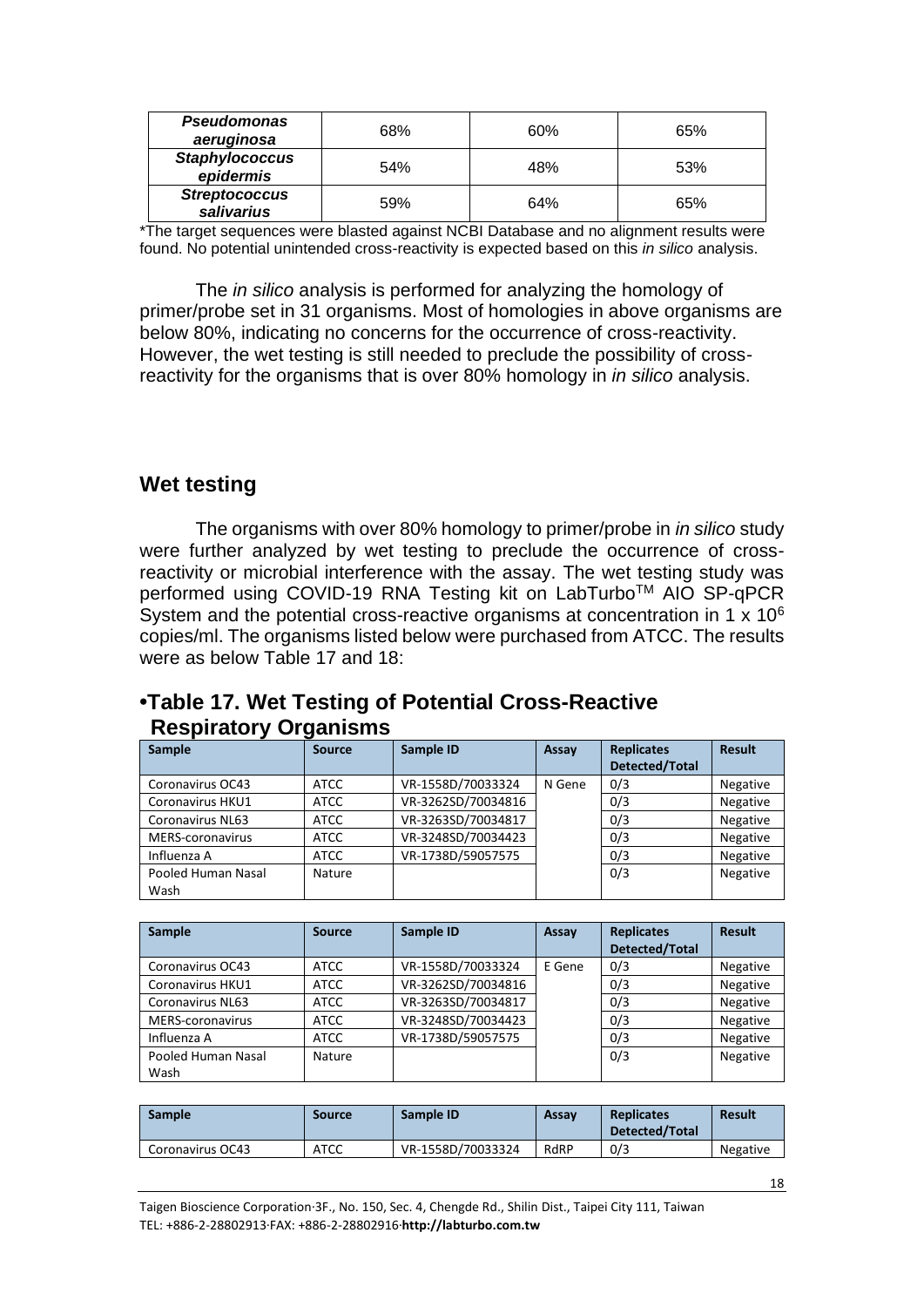| Coronavirus HKU1        | <b>ATCC</b> | VR-3262SD/70034816        | 0/3<br>Gene |     | Negative        |
|-------------------------|-------------|---------------------------|-------------|-----|-----------------|
| <b>Coronavirus NL63</b> | <b>ATCC</b> | VR-3263SD/70034817<br>0/3 |             |     | <b>Negative</b> |
| MERS-coronavirus        | ATCC        | VR-3248SD/70034423        |             | 0/3 | <b>Negative</b> |
| Influenza A             | <b>ATCC</b> | VR-1738D/59057575         |             | 0/3 | <b>Negative</b> |
| Pooled Human Nasal      | Nature      |                           |             | 0/3 | <b>Negative</b> |
| Wash                    |             |                           |             |     |                 |

#### **•Table 18. Wet Testing of Potential Interference Respiratory Organisms with 3x LOD the Genomic RNA of Heated inactive SARS-CoV-2 virus (3000copies/ml)**

| Sample                  | <b>Source</b> | Sample ID          | Assay  | <b>Replicates</b>     | <b>Result</b> |
|-------------------------|---------------|--------------------|--------|-----------------------|---------------|
|                         |               |                    |        | <b>Detected/Total</b> |               |
| Coronavirus OC43        | <b>ATCC</b>   | VR-1558D/70033324  | N Gene | 3/3                   | Positive      |
| Coronavirus HKU1        | <b>ATCC</b>   | VR-3262SD/70034816 |        | 3/3                   | Positive      |
| <b>Coronavirus NL63</b> | <b>ATCC</b>   | VR-3263SD/70034817 |        | 3/3                   | Positive      |
| MERS-coronavirus        | <b>ATCC</b>   | VR-3248SD/70034423 |        | 3/3                   | Positive      |
| Influenza A             | <b>ATCC</b>   | VR-1738D/59057575  |        | 3/3                   | Positive      |
| Pooled Human Nasal      | nature        |                    |        | 3/3                   | Positive      |
| Wash                    |               |                    |        |                       |               |

| <b>Sample</b>           | <b>Source</b> | Sample ID          | Assay  | <b>Replicates</b><br><b>Detected/Total</b> | <b>Result</b> |
|-------------------------|---------------|--------------------|--------|--------------------------------------------|---------------|
| Coronavirus OC43        | <b>ATCC</b>   | VR-1558D/70033324  | E Gene | 3/3                                        | Positive      |
| Coronavirus HKU1        | <b>ATCC</b>   | VR-3262SD/70034816 |        | 3/3                                        | Positive      |
| <b>Coronavirus NL63</b> | <b>ATCC</b>   | VR-3263SD/70034817 |        | 3/3                                        | Positive      |
| MERS-coronavirus        | <b>ATCC</b>   | VR-3248SD/70034423 |        | 3/3                                        | Positive      |
| Influenza A             | <b>ATCC</b>   | VR-1738D/59057575  |        | 3/3                                        | Positive      |
| Pooled Human Nasal      | Nature        |                    |        | 3/3                                        | Positive      |
| Wash                    |               |                    |        |                                            |               |

| Sample                  | <b>Source</b> | Sample ID          | Assay | <b>Replicates</b><br><b>Detected/Total</b> | <b>Result</b> |
|-------------------------|---------------|--------------------|-------|--------------------------------------------|---------------|
| Coronavirus OC43        | <b>ATCC</b>   | VR-1558D/70033324  | RdRP  | 3/3                                        | Positive      |
| Coronavirus HKU1        | <b>ATCC</b>   | VR-3262SD/70034816 | Gene  | 3/3                                        | Positive      |
| <b>Coronavirus NL63</b> | <b>ATCC</b>   | VR-3263SD/70034817 |       | 3/3                                        | Positive      |
| MERS-coronavirus        | <b>ATCC</b>   | VR-3248SD/70034423 |       | 3/3                                        | Positive      |
| Influenza A             | <b>ATCC</b>   | VR-1738D/59057575  |       | 3/3                                        | Positive      |
| Pooled Human Nasal      | <b>Nature</b> |                    |       | 3/3                                        | Positive      |
| Wash                    |               |                    |       |                                            |               |

The wet testing of cross-reactivity and microbial interference studies were performed in triplicate. In the cross-reactivity study, the detections of SARS-CoV-2 are all negative, indicating that the primer/probe sets do not react with potential organisms. In the microbial interference study, the detections of SARS-CoV-2 are all positive, indicating that the co-infection with potential organisms would not interfere with the efficiency of SARS-CoV-2 detection. Thus, the SARS-CoV-2 detection by using this kit would not be interfered by the organisms listed above.

\*The results of both cross-reactivity studies were interpreted as negative detections as the CT values were all higher than 36.

Taigen Bioscience Corporation‧3F., No. 150, Sec. 4, Chengde Rd., Shilin Dist., Taipei City 111, Taiwan TEL: +886-2-28802913‧FAX: +886-2-28802916‧**http://labturbo.com.tw**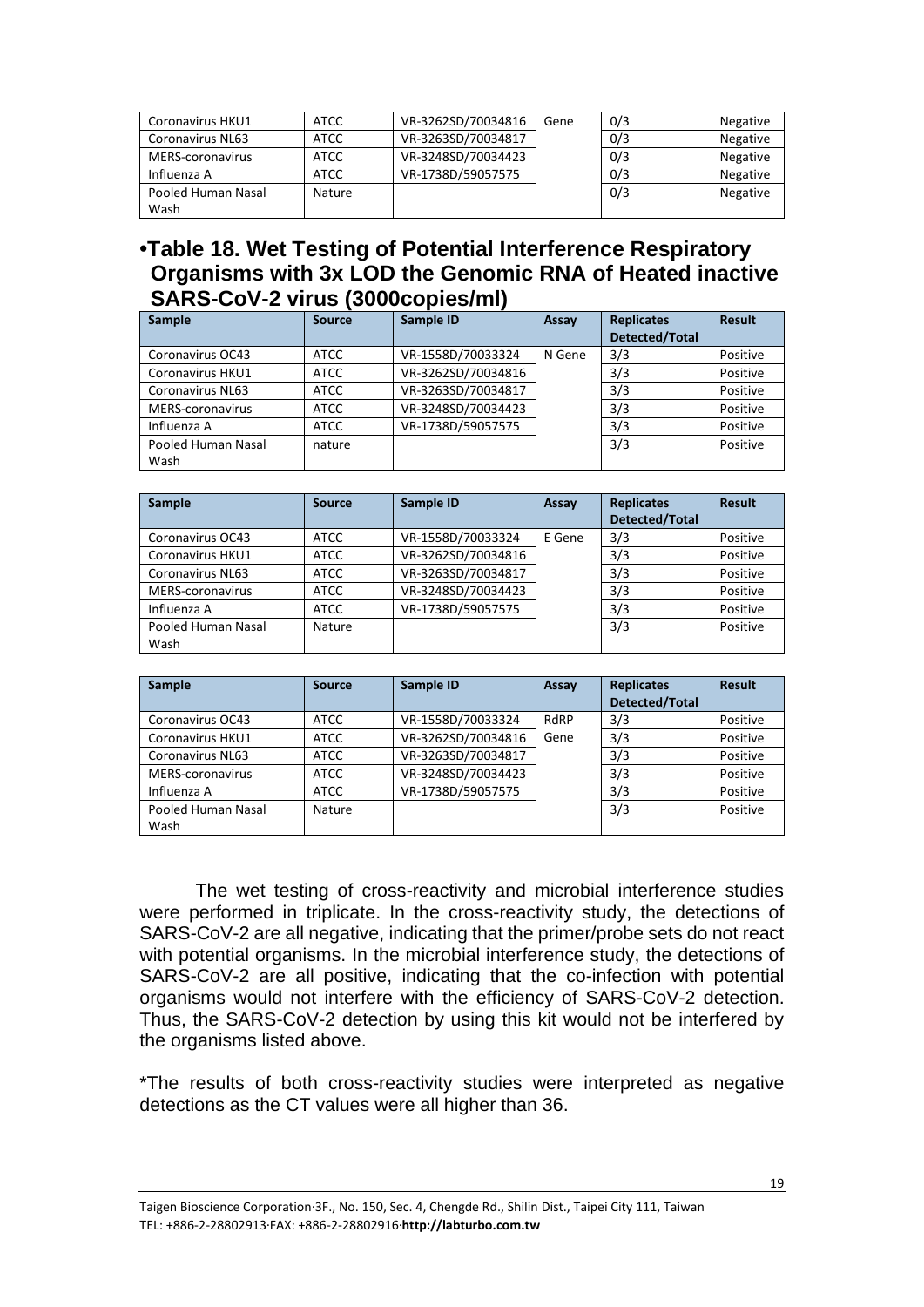## **4. Interference Substance Study***:*

An Interference Substance study was performed by following the procedures listed on "Run COVID-19 RNA Testing on LabTurbo™ AIO SPqPCR System" from sample preparation to detection to assess the performance of the assay with common respiratory substances. Contrived specimens were prepared by spiking genomic RNA of heat inactivated SARS-CoV-2 into pooled VTM of NP swab specimens from patients confirmed negative of SARS-CoV-2 to form specimens of 3x LoD. The contrived specimens were tested with interfering substances at relevant concentrations in triplicate. The results are summarized in Table 19 as below:

| No.             | <b>Interference</b>         | <b>Main ingredient</b>     | <b>Concentration</b> | <b>Result</b> |             |
|-----------------|-----------------------------|----------------------------|----------------------|---------------|-------------|
|                 | <b>Substance</b>            |                            |                      | <b>Acov</b>   | <b>Acov</b> |
|                 |                             |                            |                      | 11240         | 13000       |
| $\mathbf 1$     | Untreated                   |                            | $\bf{0}$             | ٠             | ٠           |
| $\overline{2}$  | Nasal Spray (Afrin)         | Xylometazoline             | 10% (v/v)            | ÷             | ÷           |
|                 |                             | Hydrochloride              |                      |               |             |
|                 |                             | $1.0$ mg/ml                |                      |               |             |
| 3               | Nasal Spray (CVS            | Oxymetazoline              | 10% (v/v)            | ٠             | $\ddot{}$   |
|                 | Nasal Spray)                | Hydrochloride              |                      |               |             |
|                 |                             | $1.0$ mg/ml                |                      |               |             |
| $\overline{4}$  | <b>Nasal Corticosteroid</b> | Budesonide                 | $1.0\%$ (w/v)        | ÷             | ÷           |
|                 | (Rhinocort)                 | Micronized                 |                      |               |             |
|                 |                             | 1.28 mg/ml                 |                      |               |             |
| 5               | Nasal Corticosteroid        | <b>Fluticasone Furoate</b> | $1.0\%$ (w/v)        | ÷             | $\ddot{}$   |
|                 | (Flonase)                   | 27.5ug/ 50ul               |                      |               |             |
| 6               | Homeopathic Allergy         | Benzalkonium               | $10%$ (w/v)          | ٠             | ÷           |
|                 | <b>Relief Medicine</b>      | Chloride                   |                      |               |             |
|                 | (Alkolol)                   | 0.0035 %                   |                      |               |             |
| $\overline{7}$  | Throat Lozenge              | Cetylpyridinium            | 10% (w/v)            | ٠             | ÷           |
|                 | (Cepacol)                   | Chloride                   |                      |               |             |
|                 |                             | 2 mg/tablet                |                      |               |             |
| 8               | Oral Anesthetic and         | Benzydamine HCI            | 10% (w/v)            | ٠             | ÷           |
|                 | Analgesic (Chloraseptic     | $3.0$ mg/ml                |                      |               |             |
|                 | Spray)                      |                            |                      |               |             |
| 9               | <b>Antibiotic Nasal</b>     | Mupirocin                  | 10% (w/v)            | ٠             | ÷           |
|                 | Ointment (Mupirocin)        | $20$ mg/g                  |                      |               |             |
| 10              | AntibaCTerial, Systemic     | Tobramycin                 | 10% (w/v)            | ٠             | ÷           |
|                 | (Tobramycin)                | 500 mg/Caps.               |                      |               |             |
| 11              | AntibaCTerial, Systemic     | Amoxicillin                | 10% (w/v)            | ٠             | ٠           |
|                 | (Amoxicillin)               | 500 mg/Caps.               |                      |               |             |
| 12              | Antiviral (Oseltamivir)     | Oseltamivir                | 10% (w/v)            | ٠             | ÷           |
|                 |                             | phosphate                  |                      |               |             |
|                 |                             | 75 mg/caps.                |                      |               |             |
| 13              | Sputum                      |                            | 10% (v/v)            | ٠             | ٠           |
| 14              | <b>Whole Blood</b>          |                            | 10% (v/v)            | ÷             | ÷           |
| 15              | Stool                       |                            | $1.0\%$ (w/v)        | ÷             | ٠           |
| $\overline{16}$ | Concentrated IC             |                            | $1 \times 10^9$      | ÷             | $\ddot{}$   |
|                 | (synthetic RNA)             |                            | copies/ml            |               |             |

#### **• Table 19. Interference Substances Studies**

Taigen Bioscience Corporation‧3F., No. 150, Sec. 4, Chengde Rd., Shilin Dist., Taipei City 111, Taiwan TEL: +886-2-28802913‧FAX: +886-2-28802916‧**http://labturbo.com.tw**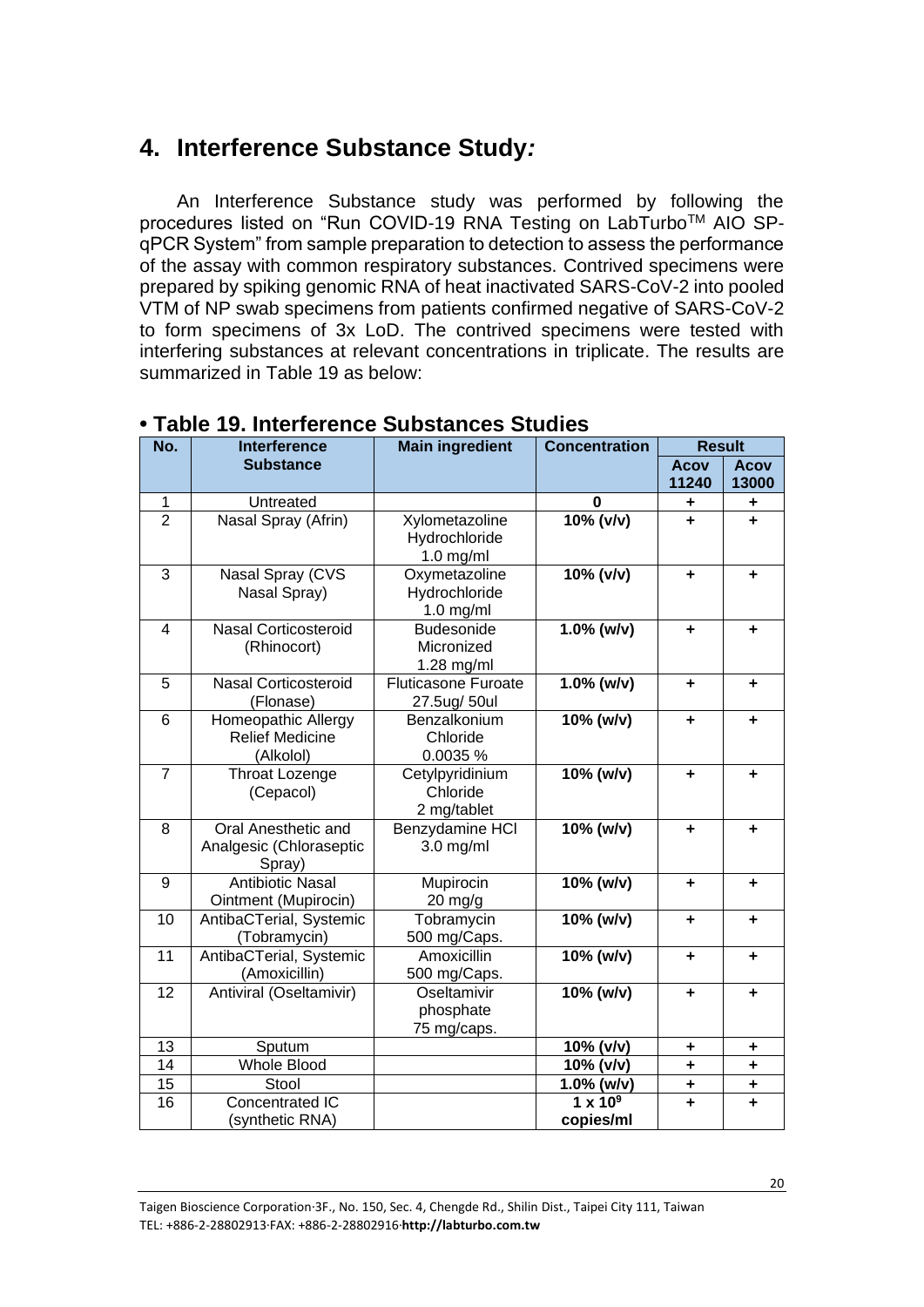The interference substance study with interfering substances at relevant concentrations in triplicate demonstrated that the positive detection rate were all 100% at 3X LoD by LabTurboTM AIO SP-qPCR System from sample preparation (LVX480-500) to detection (kit Acov11240 and Acov13000). The results showed that the nucleic acid can be effectively purified from interfering substances by LabTurbo™ Viral DNA/RNA Mini Kit (LVX480-500).

## **5. Clinical Evaluation**

In the clinical evaluation study, the individual leftover clinical NP swab samples were from two independent laboratories (50 positive / 7 negative and 76 positive / 109 negative, respectively). A total 242 specimens, including 126 positive and 116 negative, were tested with the **LabTurboTM AIO COVID-19 RNA Testing Kit using the LabTurboTM AIO system**. According to the results, as displayed in Table 20, both the Positive Percent Agreement, (PPA), and Negative Percent Agreement, (NPA), are greater than 99% by using Acov11240 and Acov13000 kits. Hence, the LabTurboTM COVID-19 RNA Testing Kit proved to be a reliable method for detecting the COVID-19 RNA in clinical evaluations.

| <b>TADIC ZU. OUTITIQI V OF OIITICAI OLUUV</b> |                 |                                                                                                                                                                                 |          |       |  |  |
|-----------------------------------------------|-----------------|---------------------------------------------------------------------------------------------------------------------------------------------------------------------------------|----------|-------|--|--|
| N gene (Acov11240)<br>RdRP Gene (Acov13000)   |                 | Individual leftover clinical specimens tested by EUA RT-PCR<br>assay from two independent laboratories<br>Comparator device:<br>CDC 2019-nCoV Real-Time RT-PCR Diagnostic Panel |          |       |  |  |
|                                               |                 | Positive                                                                                                                                                                        | Negative | Total |  |  |
| LabTurbo™                                     | Positive        | 125                                                                                                                                                                             |          | 125   |  |  |
| AIO COVID-19                                  | <b>Negative</b> |                                                                                                                                                                                 | 116      | 117   |  |  |
| <b>RNA Testing</b><br>Kit                     | Total           | 126                                                                                                                                                                             | 116      | 242   |  |  |
| Positive Percent Agreement                    |                 | 99.2%*(125/126) *Criteria: 97-100%                                                                                                                                              |          |       |  |  |
| <b>Negative Percent Agreement</b>             |                 | 99.1%*(116/117) *Criteria: 97-100%                                                                                                                                              |          |       |  |  |

### **• Table 20. Summary of Clinical Study**

## <span id="page-20-0"></span>**IX The Bridge Study**

(1) The bridge study was conducted in four independent laboratories, including three sets of LabTurbo™ AIO 48 and three sets of LabTurbo<sup>™</sup> AIO 24, a total of six systems. This test is based on the LoD at 1000 copies/ml for this kit. Four concentrations at 4000, 2500, 1000 and 200 copies/ml were tested respectively; each concentration is tested in five replicates. The samples were prepared by spiking the genomic RNA of heat inactivated SARS-CoV-2 (3.75 x 10<sup>5</sup> genome copies /µl, ATCC no. VR-1986HKTM, lot number 70035039) into VXL buffer and pooled NP swab specimens from SARS-CoV-2 negative individuals with the aforementioned concentration. According to results shown below in Table 21, the performances of the six LabTurbo<sup>™</sup> AIO systems, as tested at different laboratories were considered as "comparable". The lowest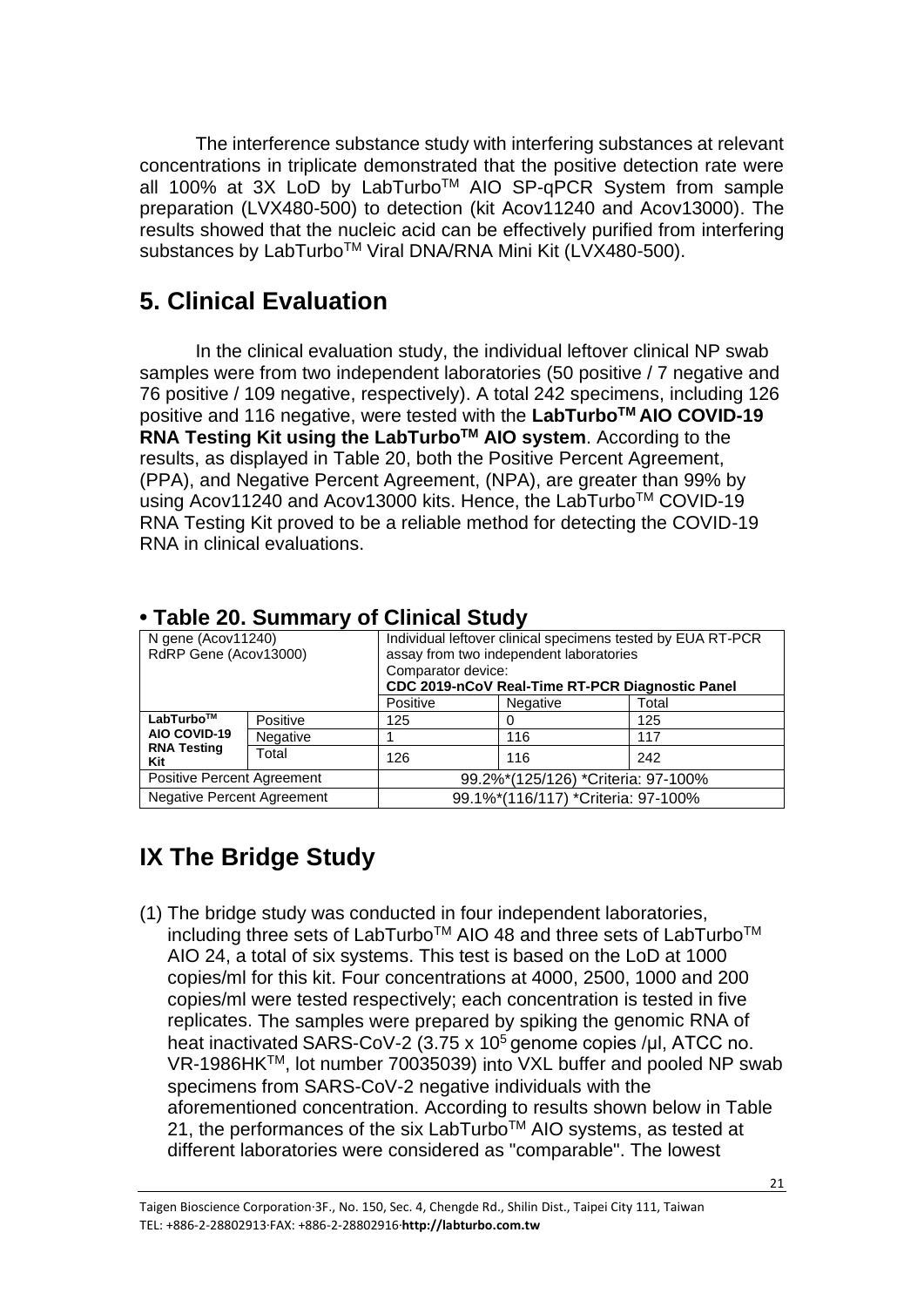concentration with five positive replicates in IC, E, N and RdRP genes is 1000 copies/ml, which is consistent with the performance of Acov12400 and Acov13000 and pass the acceptance criteria (3x LoD= 3000 copies/ml) of the bridge study.

| <b>Concentration</b> | IC                                                                 |                                                                            | N | <b>RdRP</b> | Result |
|----------------------|--------------------------------------------------------------------|----------------------------------------------------------------------------|---|-------------|--------|
| 4000 copies / ml     |                                                                    | Overall 100% Positive detection from all six LabTurbo™ AIO systems<br>Pass |   |             |        |
| 2500 copies / ml     | Overall 100% Positive detection from all six LabTurbo™ AIO systems |                                                                            |   |             | Pass   |
| 1000 copies / ml     | Overall 100% Positive detection from all six LabTurbo™ AIO systems |                                                                            |   |             | Pass   |

### **• Table 21. The Results of Bridge Study**

(2) The bridge study was performed on semi-automation system by utilizing LabTurbo 48 Compact System, made by Taigen Biosciences, for RNA extraction, in conjunction with the QuantStudio™ 5 Real-Time PCR Systems, made by ThermoFisher, for RT-qPCR reaction to test the efficiency of LabTurbo<sup>™</sup> AIO COVID-19 RNA Testing Kit. The samples were prepared by spiking the genomic RNA of heat inactivated SARS-CoV-2  $(3.75 x 10<sup>5</sup>$  genome copies /μl, ATCC no. VR-1986HK™, lot number 70035039) into VXL buffer and pooled NP swab specimens from SARS-CoV-2 negative individuals to be the recommended concentration. The method was detailed below in Table 22.

| <b>Step</b>                 |                 |                                                              | <b>Description</b>                                         |                            |  |  |
|-----------------------------|-----------------|--------------------------------------------------------------|------------------------------------------------------------|----------------------------|--|--|
| Sample Identification       |                 |                                                              | Manual barcode key in, barcode reader, barcode file import |                            |  |  |
| <b>Viral RNA Extraction</b> |                 |                                                              | Instrument:LabTurbo 48 Compact System                      |                            |  |  |
|                             |                 | Reagent: LVX480-500:                                         |                                                            |                            |  |  |
|                             |                 |                                                              | Input 500 µl and Elution 60 µl                             |                            |  |  |
| RT-qPCR Setup               |                 |                                                              | Reagent: Acov11240 / Acov13000                             |                            |  |  |
|                             |                 |                                                              | Template 3.5 $\mu$ l + in use mixture 11.5 $\mu$ l = 15 ul |                            |  |  |
| <b>RT-qPCR Reaction</b>     |                 | Instrument: QuantStudio <sup>™</sup> 5 Real-Time PCR Systems |                                                            |                            |  |  |
|                             |                 | (ThermoFisher)                                               |                                                            |                            |  |  |
| Program                     | <b>RT</b>       | <b>Heat</b>                                                  | <b>Denaturation</b>                                        | <b>Annealing/Extension</b> |  |  |
|                             | <b>Reaction</b> | <b>Activation</b>                                            |                                                            |                            |  |  |
| <b>Temperature</b>          | 55              | 95                                                           | 95                                                         | 60                         |  |  |
| (°C)                        |                 |                                                              |                                                            |                            |  |  |
| Time (sec)                  | 600             | 60                                                           | 10                                                         | 15                         |  |  |
| Cycle (s)                   |                 |                                                              | 45                                                         |                            |  |  |

#### **• Table 22. The Assay Method for the Bridge Study**

In Table 23, the semi-automated method results were comparable to the fully automated method. The lowest level of 250 copies / ml, at which 4/4 replicates were all positive within 3-fold (3000 copies / ml) of the claimed LoD (1000 copies / ml) for the kit Acov11240 and 13000.

| . Table 23. The Results of the Bridge Study |                                      |        |  |  |
|---------------------------------------------|--------------------------------------|--------|--|--|
| <b>Concentration</b>                        | Tested Kits: Acov11240 and Acov13000 | Result |  |  |
|                                             |                                      |        |  |  |
|                                             |                                      |        |  |  |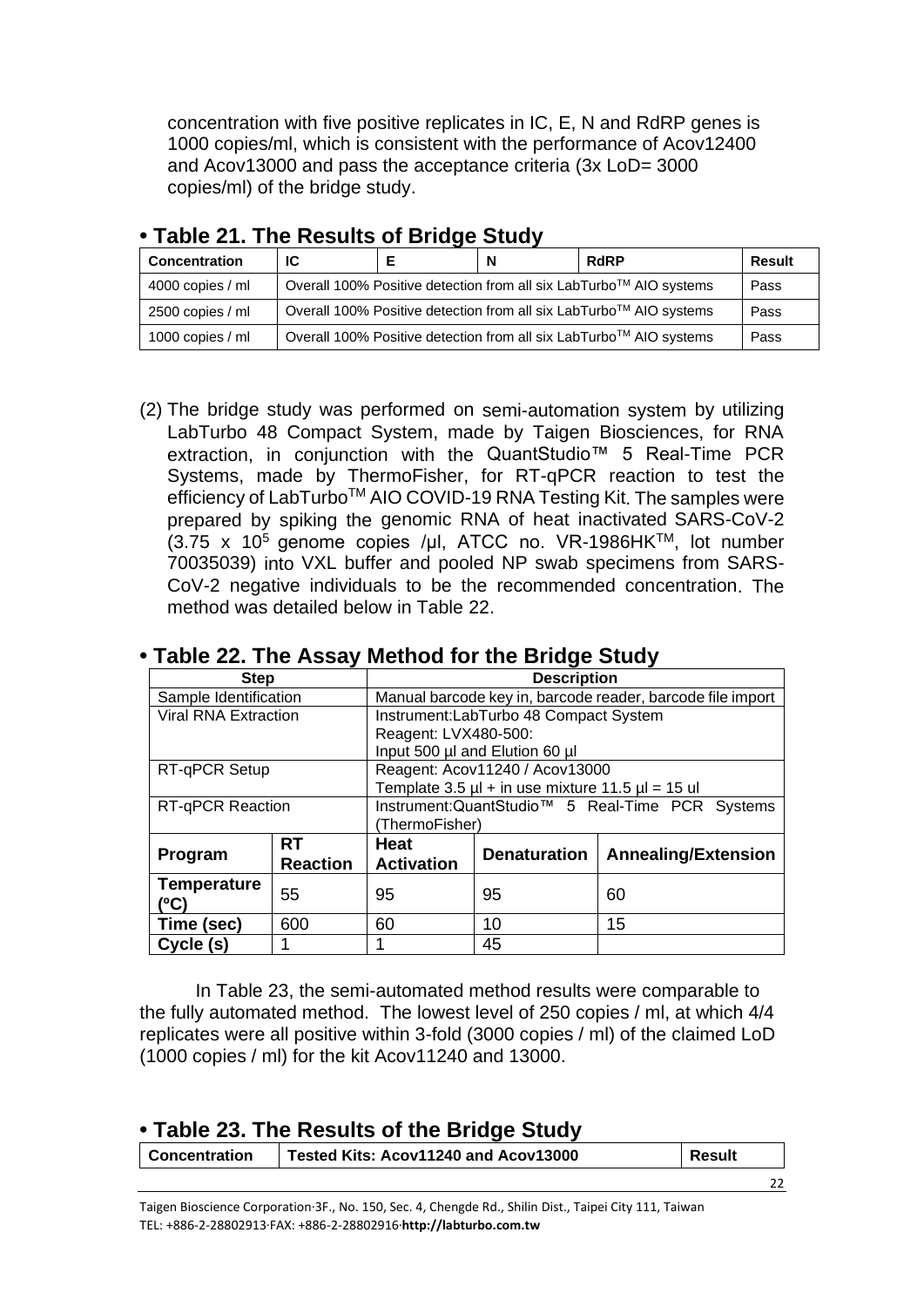| 5000 copies / ml | Overall 100% Positive detections for all 4 replicates | Pass |
|------------------|-------------------------------------------------------|------|
| 2500 copies / ml | Overall 100% Positive detections for all 4 replicates | Pass |
| 1000 copies / ml | Overall 100% Positive detections for all 4 replicates | Pass |
| 250 copies / ml  | Overall 100% Positive detections for all 4 replicates | Pass |

## <span id="page-22-0"></span>**X. Quality Control**

- ⚫ The performance of LabTurboTM AIO COVID-19 RNA Testing Kit is inspected and tested routinely on a lot-to-lot basis in our QC laboratory. All components of the product are validated by visual, physical, RNase free, and functional tests with appropriate sample types, reagents, physical, and biochemical methods prior to the shipments.
- ⚫ Test all positive controls prior to running diagnostic samples with each new kit lot to ensure all reagents and kit components are working properly.
- ⚫ Always include a negative control (NC or NEC) and all positive controls (PC, PEC, IC) in each PCR run for clinical samples to confirm the quality of workflow including specimen collection, RNA extraction, Reaction setup, and RT-qPCR performance.

## <span id="page-22-1"></span>**XI. Limitations**

- ⚫ The test was limited for use with nasopharyngeal (NP) swab specimen.
- ⚫ False negative results might be caused by incorrect specimen sampling, handling, and transportation.
- ⚫ False positive results might be caused by specimen cross-contamination during sampling or handling and/or RT-qPCR reagents contamination.
- ⚫ Do not use any expired reagent for testing.